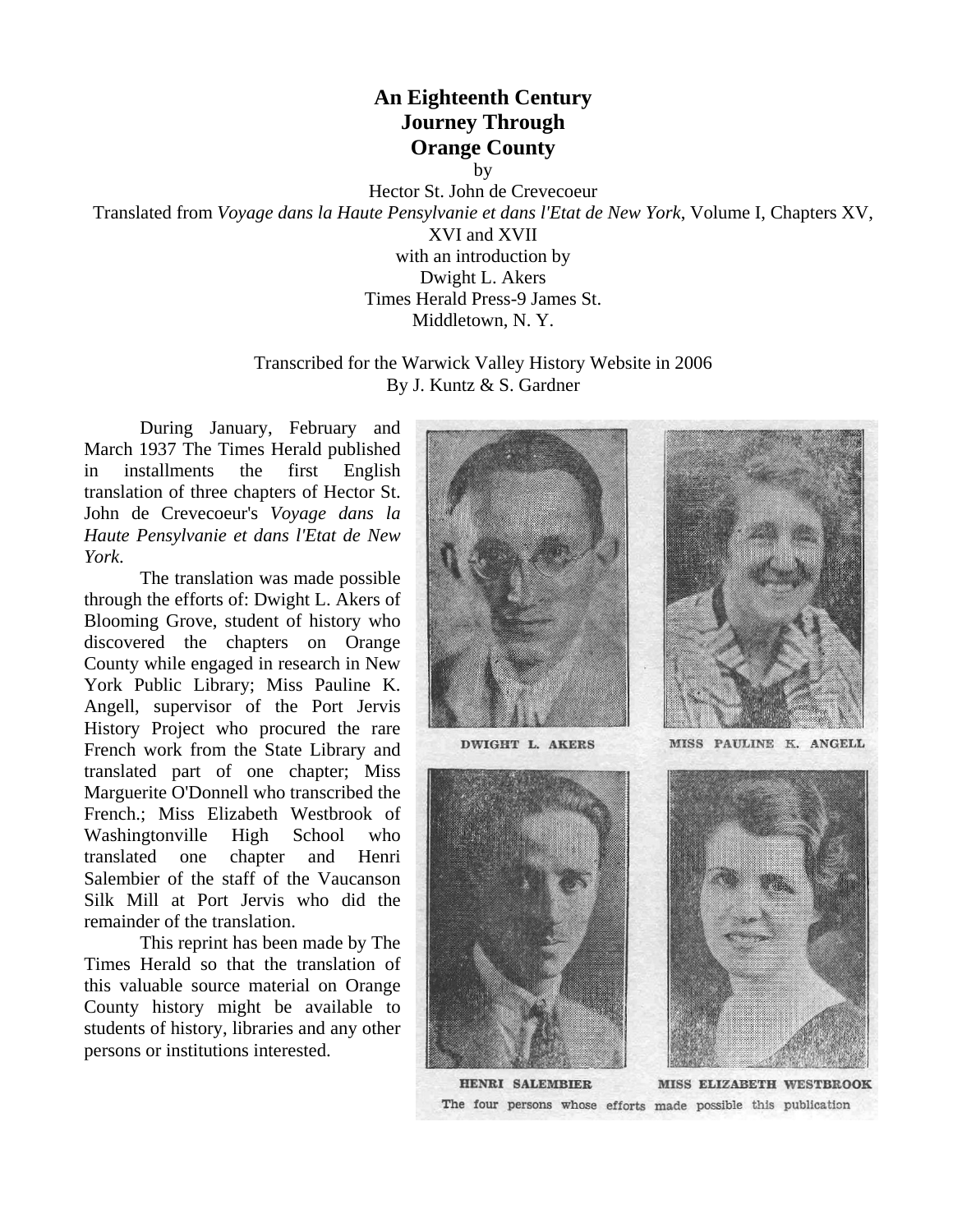#### **INTRODUCTION**

### Crevecour, the American Farmer By Dwight L. Akers Author of Outposts of History in Orange County

 In 1764, a young Frenchman, Michel Guillaume Jean de Crevecoeur took up his residence in Orange County. Born of a family of landed estate in Normandy, educated in France and England, he had come out to Canada as a mapmaker attached to the army of Montcalm.

 With the end of the French war his military career was over. What should he do with himself now? He had no desire to return home.

 Of Crevecoeur's movements for a few years subsequent to the fall of Quebec little is known. His familiarity with widely separated regions of America show that before coming to Orange County, he had travelled extensively. He was of that age when a desire to see the world is in the blood. When he arrived in Orange County, he was still under thirty.

 By that time, he had already shown a desire to settle down. He had become a naturalized citizen of the province of New York. How thoroughly he adopted this new country as his own is shown by the abandonment of his French name.

Among his Orange County neighbors he was known as Hector St. John. St. John, as I shall now call him, lived at first, it is believed at the Cromeline house, commonly known' as the Greycourt Inn. This famous Orange County hostelry was about two miles north of Chester on the road from New Windsor to Warwick.

 In 1769, St. John purchased 120 acres of land adjoining the Inn, married and built himself first a log cabin and then a house. On his little estate, Pine Hill, he began life all over again. No longer the soldier, no longer the bird of passage through the colonies, he took up the career of an American farmer.

 St. John, having seen much of the world, seems to have concluded that country living offered more sure satisfaction, greater contentment than any other mode of existence. He therefore entered upon the new life with enthusiasm. He was competent and industrious. He was enterprising. He joined his neighbors in such common projects for agricultural improvement as the draining of the Chester meadows.

 Of a scientific turn of mind, he interested himself in experiments, notably in the introduction and cultivation of new forms of plant life.

 By no means, however, did St. John abandon the life of the man of culture. In later years, referring to men of his own class who had settled here, he wrote: "To a love of work and agricultural knowledge, they added urbanity, ease of manner and the advantages of varied talents. Often their friends left the city to come and spend some time with these gentlefolk. For a long time their reunions offered the most charming picture of enlightened industry, of soft ease and good will." In these words, beyond a doubt, St. John was describing the setting of his own existence.

 The young Frenchman was an appreciative observer of both man and nature. He watched with interest the everyday doings of the folk about him—their farming routines, their domestic economy, their social observances. With no less interest he haunted his woods and fields, noting the habits of birds, snakes and other small creatures or watching the growth of plants and trees. For no reason, probably beyond the pleasure of recording what he had seen—certainly without the assurance of the professional writer —he wrote down his observations in a series of essays.

 It was the American Revolution which shattered Hector St. John's dream of building for himself a new Eden on Orange County soil. To his own misfortune, his interest in politics was small. He saw the Revolution as a tragic interruption of the true business of living. As a humane man, he could not approve the relentless severity of man toward man for which it called.

 St. John did not actively oppose the Revolution. His non-participation, however—and who knows what unguarded words?—brought him under suspicion, and ultimately accomplished his ruin. Fined and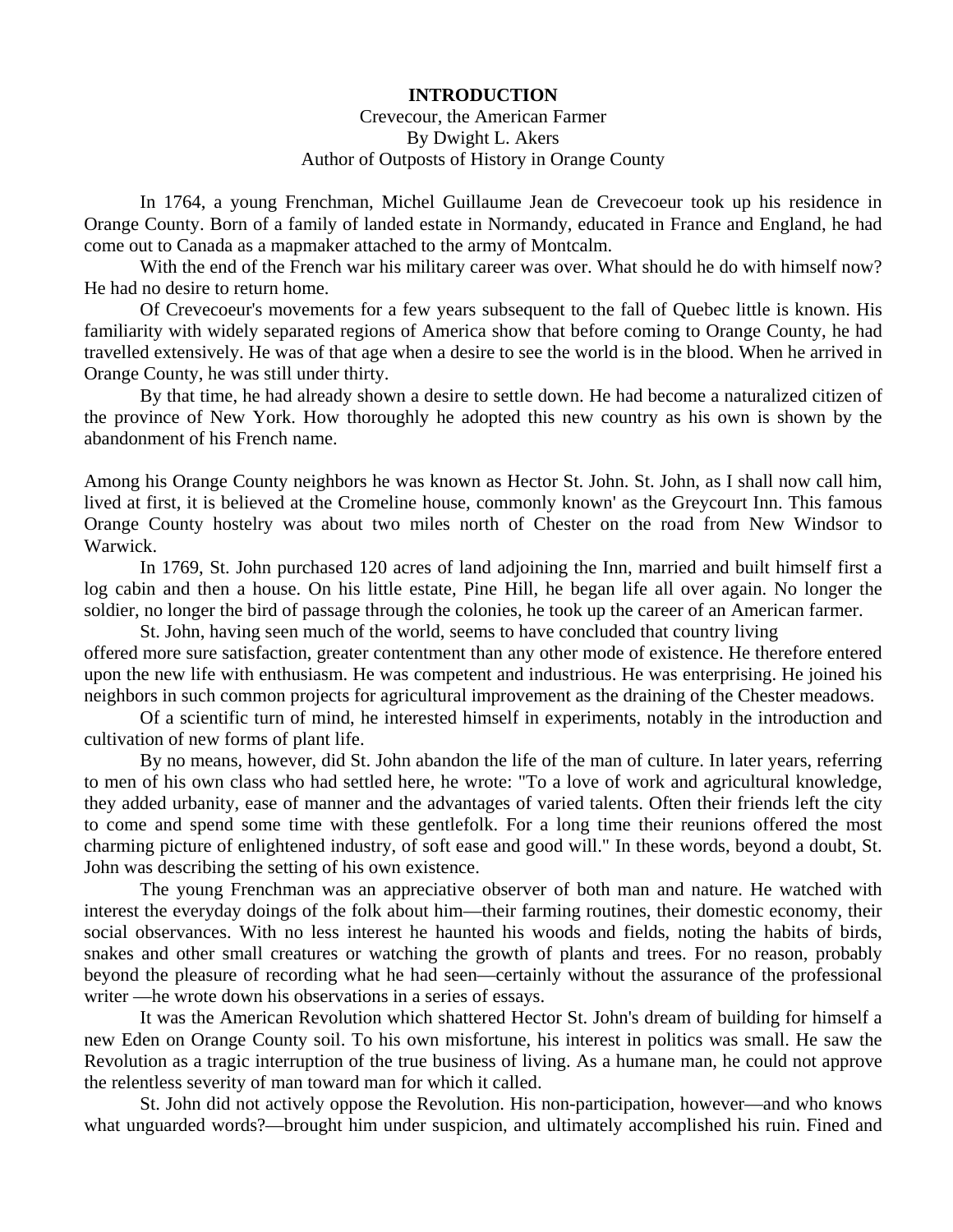imprisoned, reduced to poverty, he decided, after his release from jail, to return to his native country. He was permitted by the military authorities to leave Orange County.

 He took his writings with him. In England, on the journey home, he offered them for publication. In 1781, a series of his essays appeared under the title Letters from an American Farmer.

 The Letters had an immediate success. Soon translated into several languages, they were widely read on the continent. They are still read. Today, after more than a century and a half, they stand as Orange County's most notable contribution to permanent literature.

 In Paris, partly through the notoriety of his books, partly through influential family connection, Hector St. John now with de Crevecoeur restored to his name was thrown into the society of the outstanding men of letters, science and politics. Franklin and Jefferson were his friends. In 1783, he returned to America as Consul of France to the States of New York, Connecticut and New Jersey.

 Though no longer a follower of the plow, Crevecoeur, during the years of his consulship, continued to devote himself to the cause of agriculture. His interest now, chiefly, was in the exchange of agricultural information and plant varieties between his native country and America. It was Crevecoeur, it is said, who introduced from France a plant which has since contributed much to the prosperity of American farms—alfalfa.

 During his consulship Crevecoeur sold his Orange County farm. In 1790 he returned permanently to France. He continued to write but his subsequent works were in his native tongue. None of them had the popular success of the Letters he had written as an Orange County farmer. His most notable work in French, *Voyage dans la Haute Pensylvanie et dans l'Etat de New York,* published in three volumes in Paris in 1801, was not even translated into English.

 Crevecoeur's Voyages contain three chapters relating to the Hudson river country. They purport to be an account of a journey from New York to New Windsor, then through Orange County—visiting some of the industries and one of its large farms — to the Stirling (Sterling) ironworks and the Drowned Lands. In this book for the first time since the publication of the Voyages more than a century and a quarter ago these chapters are presented to Orange County readers in an English translation.

 As the report of an actual journey, Crevecoeur's story is open to doubt. Crevecoeur, as a writer knew the value of casting facts into a narrative form. There is evidence in the story itself that his observations were made on more than one occasion. All of them, of course, preceded the year 1790, when Crevecoeur returned to France.

 There are also inaccuracies of detail in Crevecoeur's work. These may be described to the fact that the book was written more than a decade after the author left America. He depended no doubt on a sometimes faulty memory or on imperfect notes. Inaccuracies that have been discovered by the editors have been noted along with the text.

 The merit of these chapters, however, does not depend on their precise rendering of small details. In place of carefully noted names and dates, they offer pictures of a vanished Orange County—pictures that have depth of focus, that re-create the outward scene as a stage on which a human story is played.

 Crevecoeur's story, in my opinion, makes valuable additions to Orange County history. Its publication will also help to reclaim to Orange County one of its noteworthy but neglected citizens—a man whose name is more familiar outside the borders of his adopted county than within it.

 Of Crevecoeur, the man, a leading historian has written: "A Lover of peace and good will, a humanitarian concerned only with justice and common well-being, seeking new ways to enlarge the returns of agriculture, devoid of petty ambitions and local prejudice, Hector St. John de Crevecoeur was an embodiment of the generous spirit of French Revolutionary thought, a man whom Jefferson would have liked for a neighbor." (Parrington- *Main Currents in American Thought*)

 Of Crevecoeur's place as a writer another critic has said: "Without the self-discipline of his idol, Franklin, without the contact of cities, without literary models, he nevertheless developed unique powers as a writer. Of these the most marked is his mastery of short vivid narratives or descriptions. The episode, the thumb-nail sketch, the scene—who in America in the eighteenth century in depicting these is superior,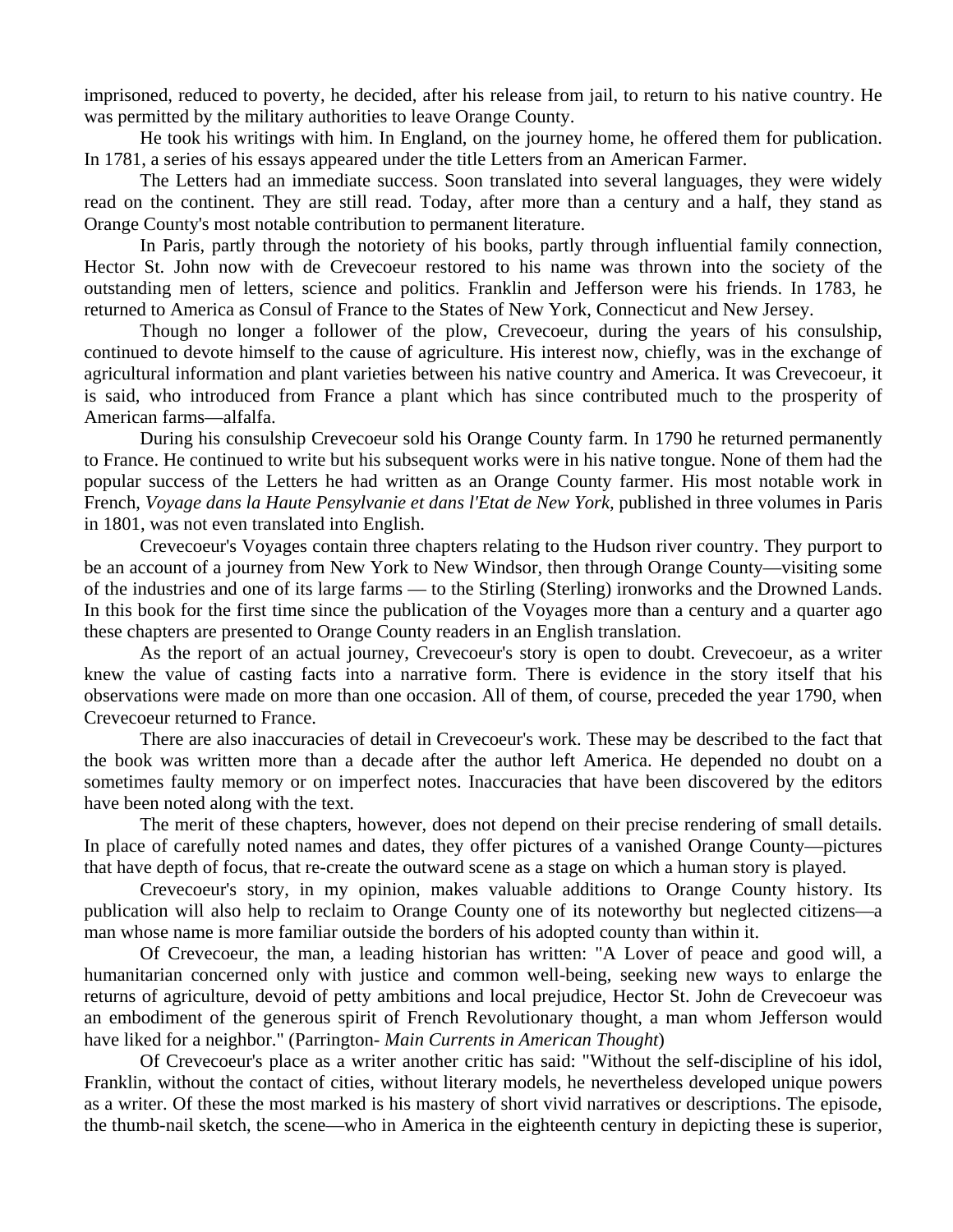in spite of his faults, to Crevecoeur? I believe that various Americans who have written about the frontier, with fame, might be considered inferior in emotional response, in dramatic sense, in persuasive powers, to this American Farmer. (S. T. Williams—*Sketches of Eighteenth Century American Life—More Letters from an American Farmer.*—Yale University Press, 1925.)

 In Crevecoeur's story of Orange County, presented herewith, there is a series of such pictures. There is included also, a narrative of the settlement which is entirely new in type and of the utmost dramatic interest.

 The translations which follow were made, as a contribution to the history of the County, by Mr. Henri Salembier and Miss Pauline Angell of Port Jervis and by Miss Elizabeth Westbrook of Washingtonville. The portions to be credited to each are indicated in the text. Crevecoeur's annotations of his work are included and additional notes, based on their personal researches, have been supplied by Miss Angell of the Port Jervis History Project and by the author of this introduction.

#### **Up the Hudson on a Sloop**

*Observations on New England—The travelers board Captain Dean's sloop—The Palisades—Echoes from the Hudson Highlands—Buttermilk Falls and West Point—(Translation pages 5 through 9 by Miss Angell; pages 10 to 20 by Mr. Salembier).* 

 HOW rapidly time passes when it is usefully employed," said Mr. Herman, whom I had the good fortune to meet here on my return from Virginia. "Since I have been on this continent, I have not yet been able to see the Natural Bridge, the passage of the Potomac through the Blue Mountains, that of the Grand Kanhawa through the range of Laurier, the descent of that of Ouasioto, nor, indeed, Niagara Falls the most amazing natural phenomenon in the world.

 "It is not so much the number of objective points," he continued, "as the great distances which consume a great part of the traveler's time, as well as the difficulty of communication. All will be changed within twenty years: then one will be able to travel here as easily as in Europe; then one will be able to see in the space of one year that which today would require two.

 "Nevertheless, I should not complain, for on my last trip, which took only six months, I have seen thoroughly what was most interesting in the states of Connecticut, Massachusetts and New Hampshire. What progress, what activity in the country as well as in the town!

 "Especially one notes the vigor of the young. I have found, from twenty to thirty miles from the majority of villages, a perfection of agriculture which seemed to me little inferior to that of Europe; particularly on the main road from Worcester to Cambridge and Boston. The beauty of the fields, the freshness of the meadows, almost all of them adorned with bunches of trees, the neatness, the elegance of the homes, the size of the cattle, the excellence of the roads, all bespoke the taste, the intelligence, the welfare and the prosperity of the colonies. It is the same in the vicinity of Salem, Marblehead, Beverly, Newburyport, etc.

 "They have established in almost all the little villages of Connecticut the manufacture of cloth, linen, cotton, hats, the use of which has become very common. Whatever damage is caused by the high price of hand work and emigration is offset by a greater degree of prosperity!

 "The manufactories of linen for sails, which already are numerous, seem to be holding their own and even increase every day. The threads are treated with fish glue which they say makes them less susceptible to mildew than those of Russia. I spent some days at Norwich on the New Thames; it is the Birmingham of Connecticut. I do not believe that they have in that little town of 3,000 a single individual, male or female, who is idle. They fashion iron and steel with great perfection.

 "The factories of that town turn out stocking frames, large fullers' scissors, scythes, sickles, which are used in that part of the country. They make all the sea biscuit necessary for the provisioning of the numerous ships of New London; they make also watches, clocks, buttons, paper, iron wire, oils, chocolate and bells. The water of a cascade some sixty feet high, formed by the union of the Quinibaw and the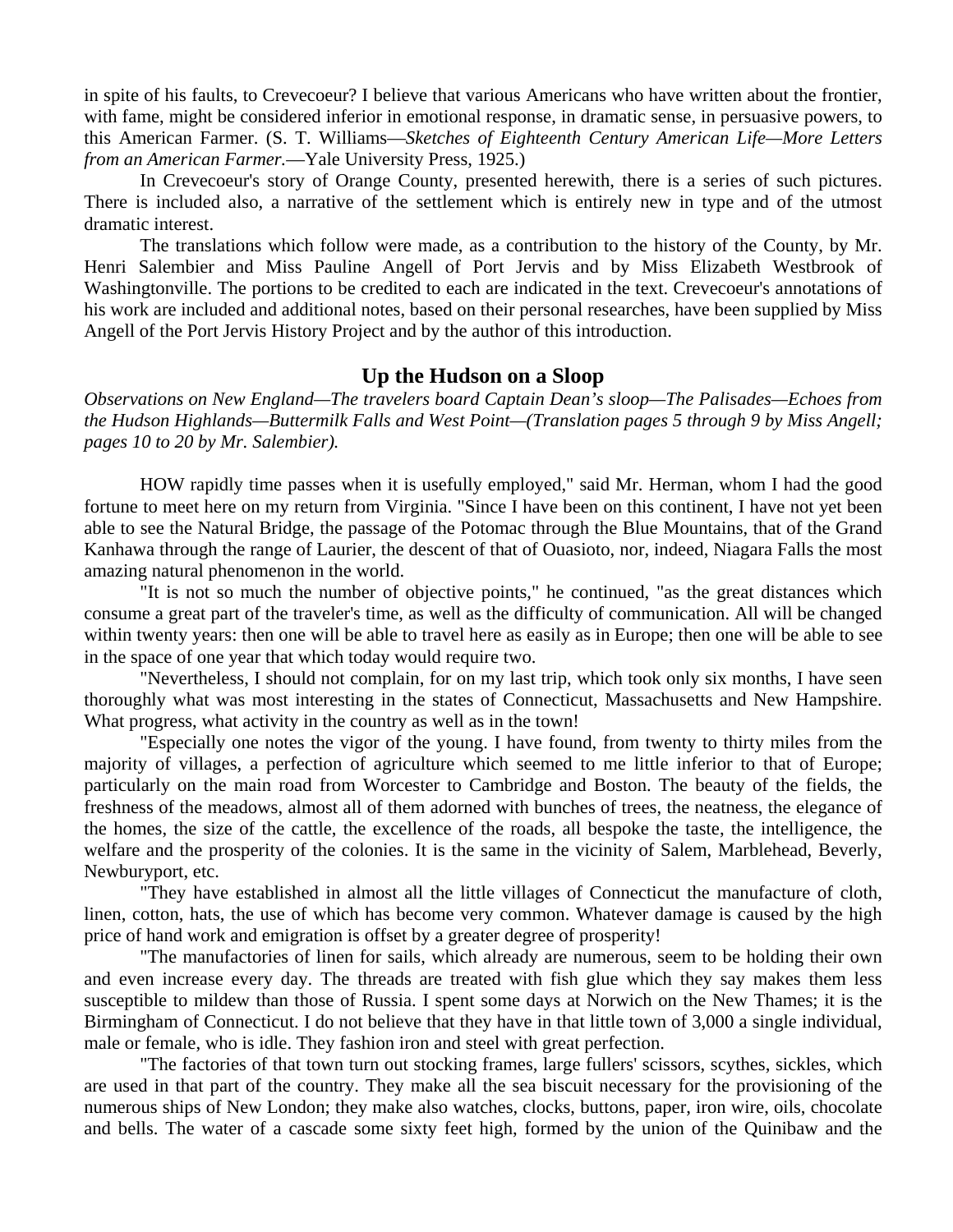Shetucket, is used to turn a great number of machines and mills; moreover the vicinity abounds in streams on which are established many mills, tanneries and forges.

 "The many falls obstruct the interior navigation of the Connecticut River. By means of canals which a company incorporated by the Government is going to complete, boats descend and ascend as far as Dartmouth and even to Coohaws, not far from the Canadian frontier under the 45th parallel and 380 miles from the sea.(COOIHAWS, now written Coos, is located in Coos County, N. H.—  $P.K.A$ ).

 "The abundance of wood and vitrifiable material has given rise to several glassworks of considerable size; that at Albany already has acquired some reputation.

 "The great fisheries have been for a long time a never-failing source of riches. The banks of Saint George, of Newfoundland, are the great school where the sailors of these seafaring states are made. The number of schooners which they use here annually is enormous and, ey say, there are 15,000 be- longing to the fishermen alone.

 "What a nursery! The day I arrived at Marblehead, the weather being extremely stormy, the roads presented to my eyes one of the most striking spectacles I have ever seen. As far as my eye could reach they seemed to be covered with detached rocks, like cones, against which the waves dashed with a roar and rose to a great height. I was seized at the same time with admiration and fright, at beholding the daring sailors, manoevering their schooners in the midst of these numerous breakers, with an audacity, a skill and a precision which I can not exactly describe.

 "They say that a party of these cod fishermen, turned into privateers, seized, during the Revolution 1,108 English merchant vessels which then constituted one seventh of the English navy; and from which they formed two fleets, whose courage and audacity history has not forgotten.

 "I did not have time to see ii that part of the continent," continued he, "the great forges, the foundries, the refineries, which the tell me are situated in the mountains."

 "That wish," said I, "is very laudable and easy to be fulfilled. The districts of New Jersey as we as those of this state which the same mountains cross have been cultivated for nearly a century. Instead of those temporary and inconvenient houses which we have so frequently encountered in the new settlements, we shall lodge in fine houses, inhabited by persons whose hospitality leaves nothing to be desired.

 "But to make this trip doubly interesting, we shall not go by land. We shall go up the great river for seventy-five miles to the landing at New Windsor. From there we shall go with ease to the home of Mr. Jesse Woodhull, one of my old friends, a well-informed man and one of the most influential in the district. Like myself, you will admire his clear-sighted industry, his activity, and his large family. Like myself, you will be astonished at the great amount of work he has accomplished in thirty years, as well as the great farming activities over which he presides. You will scarcely be able to believe that a single man has dared to undertake, and has had sufficient courage and perseverance to achieve the clearing of a valley which contains close to 1500 acres. He is, at the same time, one of the foremost farmers of the state, a colonel of the militia, and sheriff of the county of Orange.

 "From his home to the great forges at Sterling and Ringwood is but ten or twelve miles; he will accompany us willingly and will furnish us with horses, for he has raised a great number and no one has better.

 "I wish," continued I, "that circumstances would permit us to ascend the river to Albany, for I am inclined to think you have seen in Europe nothing so imposing as the voyage on that beautiful river. . . . However I do not wish to compare it to the St. Lawrence in breadth, nor to the Mississippi in length. But still one experiences here neither tempests as on the first nor, as on the second, the endless difficulty of a current against which it is necessary to struggle without ceasing. When the wind is favorable, the same tide conveys a vessel from this town to that, so far as the river is navigable, which is 275 miles from here.

 "To appreciate the many advantages which that internal navigation on the river and its branches brings to this capital, it is necessary to examine the geography of that part of the United States, the height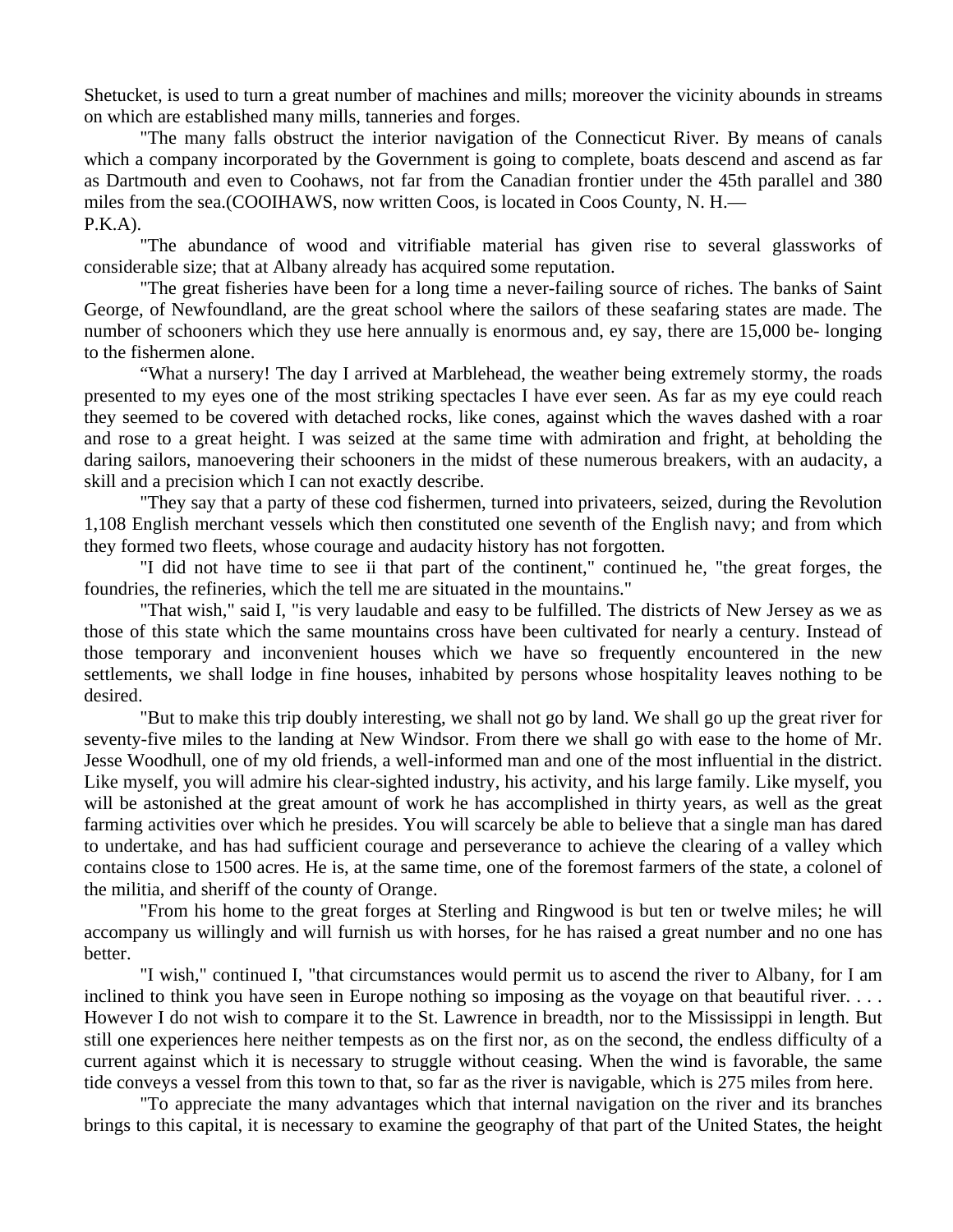of the land in relation to the Ocean and to the lakes of Ontario, Erie and Champlain, which are Mediterranean seas; also to the rivers Genesee, Allegheny, Susquehanna and Mohawk. The day is not far distant when the products of all of these countries west and northwest of this State will descend to Albany by the last of these rivers, and that of the country to the East by the different branches of the Hudson and the Canal of South Bay.

 *(SOUTH BAY CANAL: Near the southern end of Lake Champlain, long, narrow and deep, known under the name of South Bay, falls the small river of Wood Creek, navigable for fifteen miles, up to old Fort Anne. The company incorporated in 1792 proposed to clear the upper part and to cut a canal which would extend to Kingsbury. The advantages which would result are so numerous, so considerable, that, however great the cost, it would be expedient for the government of New York, the richest of all the state governments, to lend the money; so that the commodities of Vermont and the counties of Washington and Clinton, situated on the banks of Lake Champlain, instead of going into Canada by St. John and Chambly, could be easily transported to Albany, and from there to New York. The execution of this important enterprise will not be delayed.—de Crevecoeur)* 

 "On the other hand, the inhabitants of the states of Vermont, Massachusetts and Connecticut, nearer to the waters of that river than to their own, have brought there for a long time all that their agriculture and their industry produces.

 "With regard to ease of landing navigation of the Sound, position relative to neighboring States, the beauty and safety of the port, this town enjoys inestimable advantage which, one day, should raise it to a high degree of prosperity. Everything will come by water, any therefore everything will be with out noise.

"They assure me that the export last year amounted to more that twelve million piastres."

 Everything being ready, we took passage on a beautiful sloop o ninety tons, bound for the village of Poughkeepsie.

*(POUGHKEEPSIE: Capital of this county of Duchess, in the State o New York, situated a quarter of league (about three-quarters of mile) from the Hudson, on the greet; road to Albany and on that which goes to Litchfield in Connecticut Being extremely modern, the house are well built, the streets laid low in straight lines and ornamented with trees. It has 350 houses and close to 1800 inhabitants. Before the Revolution, it was only a little straggling village where the Governor of the State of New York (George Clinton) resided as long as the British were masters of the capital (Kingston). The district of which it is the center, may be considered as one of the most fertile and the best cultivated in that state. Wheat is one of the principal products. That young town keeps six vessels constantly occupied in the transport of commodities from the country to New York. — de Crevecoeur.)* 

 The captain agreed to land us at New Windsor, a town situated on the west bank of the river. Several reasons led us to prefer this sloop to all those which were going up the river, particularly the beauty of its construction, the unusual size at' its cabin, and above all the expectation that the conversation of Captain Dean, who had made a 'voyage to China in the same sloop. would be very interesting.

We were not mistaken. He told us that if the Chinese duty at Canton had only required a sum in proportion to the size of his boat he would have made an advantageous voyage.

"You are, I think," I said to him, "the first navigator who has dared to cross so large an ocean in so small a boat."

"Even so," he replied, "I did not make a piastre worth of repairs."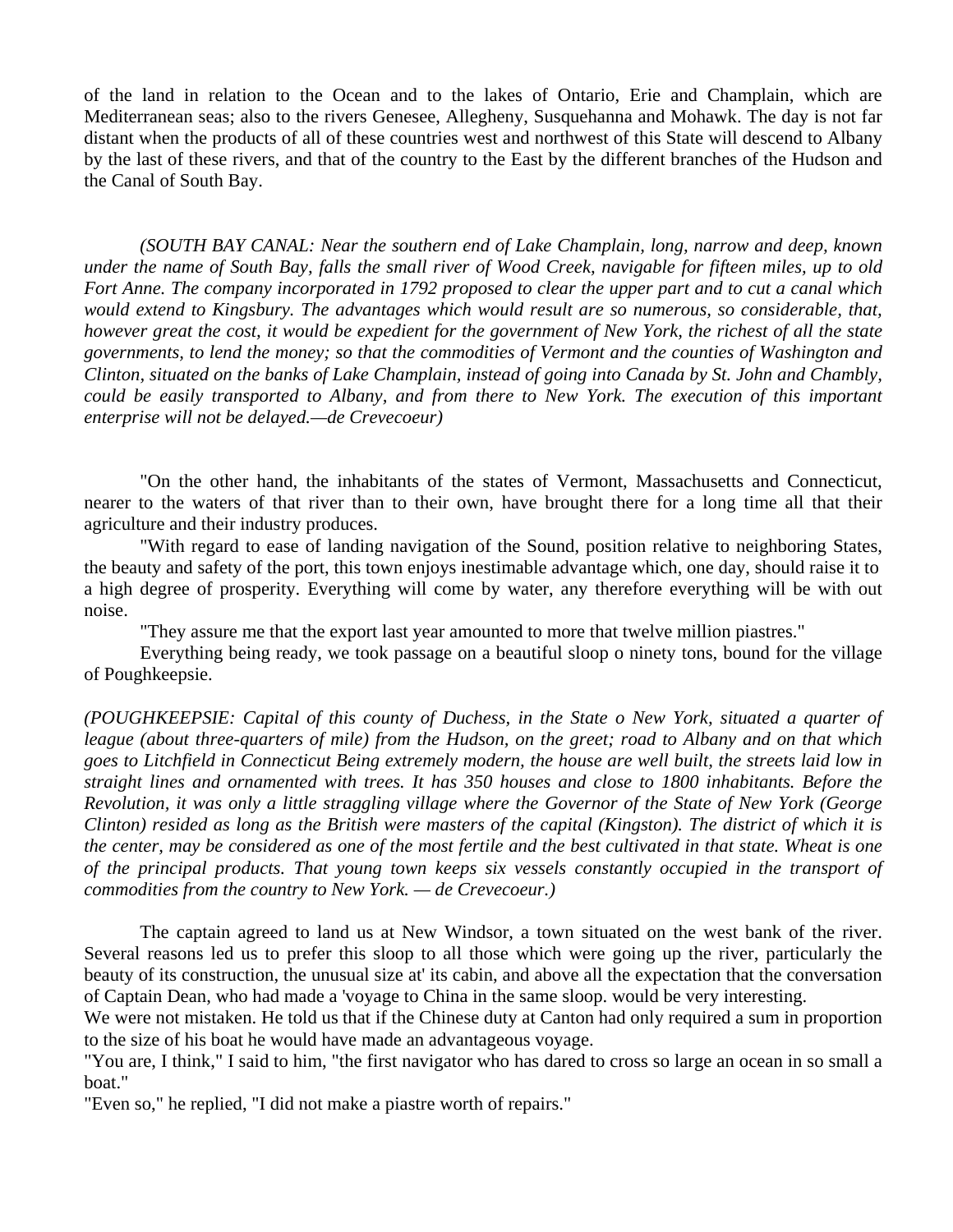The day was beautiful, the wind and tide favorable, when we left the wharf to double the great battery situated on the point west of the town, and enter the river, which is more than two miles wide.

To the right, its waters wash the shores of the island on which New York is built; to the left, those of New Jersey. But so rapid was our progress that in less than forty minutes, we lost sight of the Narrows, Staten Island and the islands 01 the Big Bay. Soon afterwards, the stores, the churches and their steeples, slightly obscured by the mists on the horizon, disappeared from our sight.

*(MANHATTAN ISLAND: The native name of the island on the western extremity of which the city of New York is built. It is fifteen miles long by a mile and a half in width. Although the soil is extremely sterile and covered with rocks, the wealthy residents of the city have succeeded, by dint of expenditures and labor, in vanquishing nature. On every side one sees prettily designed houses, surrounded by productive gardens, fruit trees, acacias, tulip trees, especially on the river banks to the east and the west. That sterile and bare surface no longer resembles what it was before the Revolution. The land has become as expensive as that in the vicinity of London and Dublin. There are few foreigners and travelers who have not enjoyed, under those elegant roofs, the charms of hospitality. Not jar from these picturesque premises lives General Horatio Gates (the general who conquered Burgoyne) in a pretty house near the sound, whose waters, teeming with fish, are forever covered with vessels which go to the Northern States or come from them. de Crevecoeur)* 

What a contrast between the appearance and the character of the two banks of this beautiful river! That on the right wooded, pleasant and fertile, covered with well-cultivated fields, evenly planted orchards, ornamented with houses belonging to the merchants of the village, almost all elegant and painted white. Some seemed hidden in the density of the trees; others situated in the midst of gardens surrounded by locust trees, plane-trees or tulip-trees.

The banks on the left, or, properly speaking, the New Jersey side, although rough, arid and solitary, are equally worthy of close attention, especially by amateur botanists. For a distance of twenty-five miles and more, the river is retained by a perpendicular wall of rocks more than fifty feet high, the summit of which is crowned with high trees. These enormous piles of stone which one would believe to have been quarried. like the ruins of some ancient building, occupy or rather form the base which slopes gently to the edge of the river and is partly covered with trees and thick bushes as well as interesting plants. In the less stony and less barren intervals, the industrious have already built houses surrounded with peach and cherry trees. Boats pass within a short distance of these houses.

## *(In 1790, there were houses on the west bank of the Hudson above Sneden's Landing, the western terminus of Dobb's Ferry, at what is now Palisades; on the farms which lay all along the river from Tappan-Slate (Piermont) to Nyack; and at Haverstraw, the oldest settlement in Rockland County.—P.K.A.)*

 Mr. Herman and I were amusing ourselves with reflections upon how so many striking and novel objects came to be created, when the Captain said to us: "You are now in what they call the Tappan-Sea; but it is only an enlargement of the river which is five miles in width."

 "What!" said my companion. "We navigate under full sail a lake of salt water so far from the sea, and we feel less movement than if we were sailing on a canal in a park!"

 "It is not like this in the Fall," replied the Captain. "The winds then require prudence in the set of the sails and some acquaintance with the channel."

 "What is the purpose of those warehouses and of those cranes and long piers which I see on the right and on the left of the river?" Mr. Herman asked.

 "Those are the landings where the great roads from the interior of the country terminate." Captain Dean replied, "The different products are forwarded to New York, whence also is dispatched to these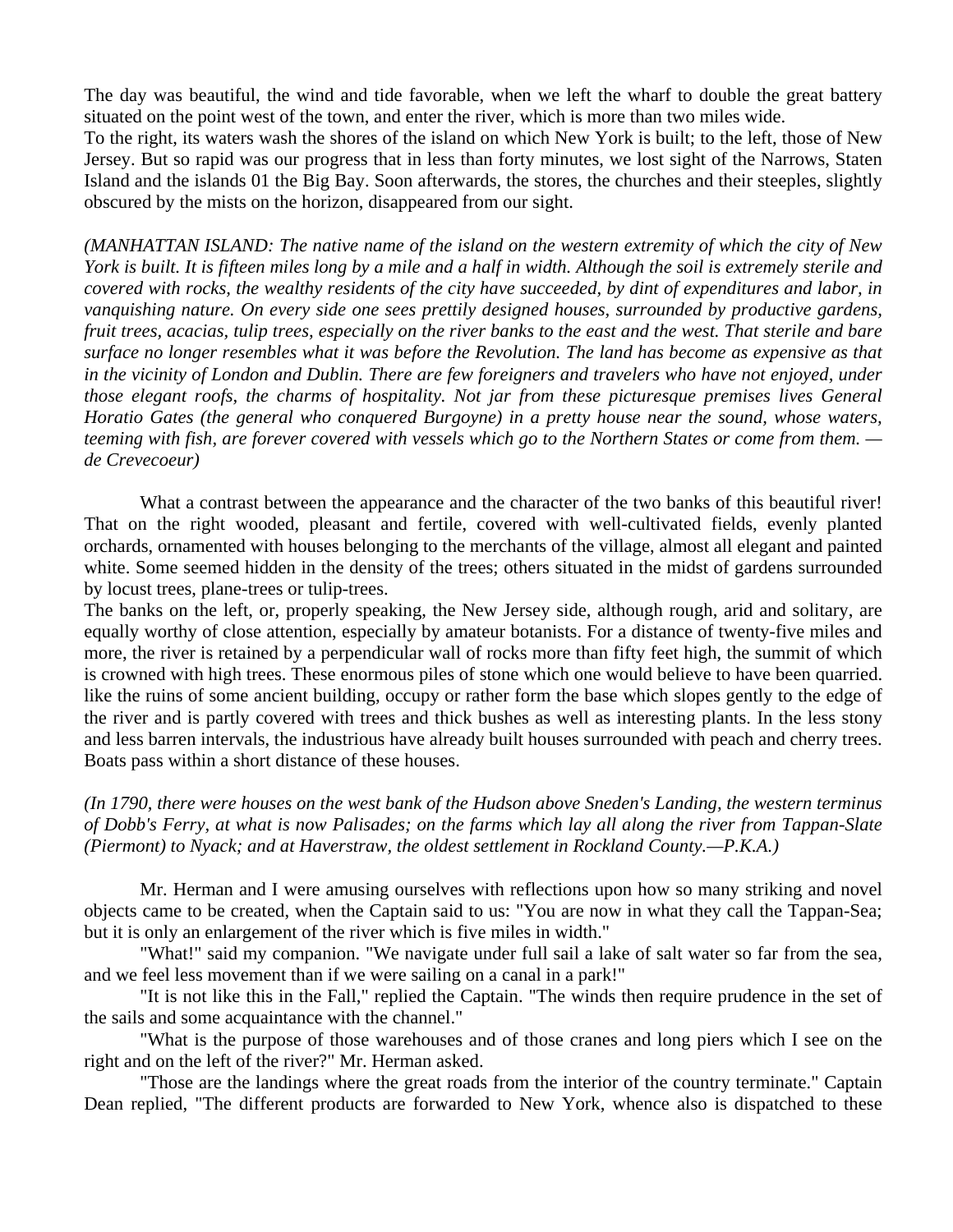same landings merchandise from Europe, the Indies and the islands, necessaries for the consumption of the inhabitants. Each landing has a certain number of sloops which are regularly in the service.

 "This commerce, naturally, will increase as the population increases. It is not so with manufacturing. The farmers are inclined to purchase imported merchandise. That is why the government is increasing and protecting domestic manufacturers. But I believe the time for that is not yet ripe."

*(LANDINGS: The principal landing on the west side of the river below Highlands was Tappan Slote, now called Piermont. It was the outlet to the river used by the village of Tappan and the surrounding country.*   $-P.K.A.$ )

 The Captain was entertaining us with all these interesting details when, doubling the cape Vrederickhook, we suddenly discovered a superb chain of mountains which appeared to obstruct the river.

*(VREDERICKHOOK: Verdrietig Hoek, Dutch for Tedious Point, now called Hook Mountain, about two miles north of Nyack at the upper end of Tappan Sea. The Dutch named it Tedious Point because its bold outlines were so long in view of their slow-moving vessels—P.K.A.)* 

 "Is it then here that the river ends?" asked Mr. Herman, "for I do not see either opening or passage."

 "Nevertheless, the river passes through within a distance of twenty-one miles," replied the Captain, "and separates them by a winding channel, wide and deep. This gateway is one of the most interesting sights one can see on the continent. And, what will astonish you still more, the tide ascends for more than 135 miles above these mountains.

 "That opening," continued he, "must have existed always and even preceded the existence of the river. For if, like the Shenandoah, the Potomac, the Grand Kanhawa and the Tennessee, its waters had had to carve out a passage through these Highlands, we would have encountered rocks, islands, debris, some vestiges of that ancient destruction, and we have seen nothing of the kind. From here up to the town, the river is as we say perfectly clear. We approach the magic spot—you shall see."

 "What a superb screen of fresh, green foliage," said Mr. Herman. "From the water level up to the highest summit, I do not see the bare crest of a single rock. All is covered with the most beautiful trees. Does that not confirm the opinion of those who maintain that this continent has more recently emerged from the bosom of the waters than Europe and Asia?"

 While my companion entertained us with his various ideas we crossed Haverstraw Bay, and rounded, without noticing it, a long peninsula (Verplanck's Point) which formed the beginning of that grand and magnificent scene. We found ourselves all at once in the midst of a superb channel more than 600 fathoms wide formed by the almost perpendicular walls of very high mountains (Dunderberg and Anthony's Nose), the bases of which, the Captain told us, extended more than 100 feet below the water. Their summits were crowned with cedars which appeared to be only dwarf trees. Looking back toward the stern of the boat, the land seemed to have closed in behind us. One could no longer see the bay of Haverstraw from which we had come. Looking ahead, there was only a long succession of promontories, of varying heights, covered with pines, hemlocks and cedars, the shape and the appearance of which were more or less lengthened out and softened by the different hues of distance and optic illusion. The end of the channel toward which we were moving also appeared to be entirely closed.

 We were going ahead under full sail, when Mr. Herman, after several moments of silence, exclaimed, "How beautiful and imposing it all is! What grandeur! What majesty nature lends to her works! How difficult it would be for the coldest imagination to be silent or sterile here! The fantastic shapes of the rocks which form the banks, their extravagant disorder, the height of the trees, the colossal altitude of these mountains in the midst of which this boat seems only a dot, the freshness of the air which we breathe, the murmur of the light waves which expire on the shore, the multitude of birds which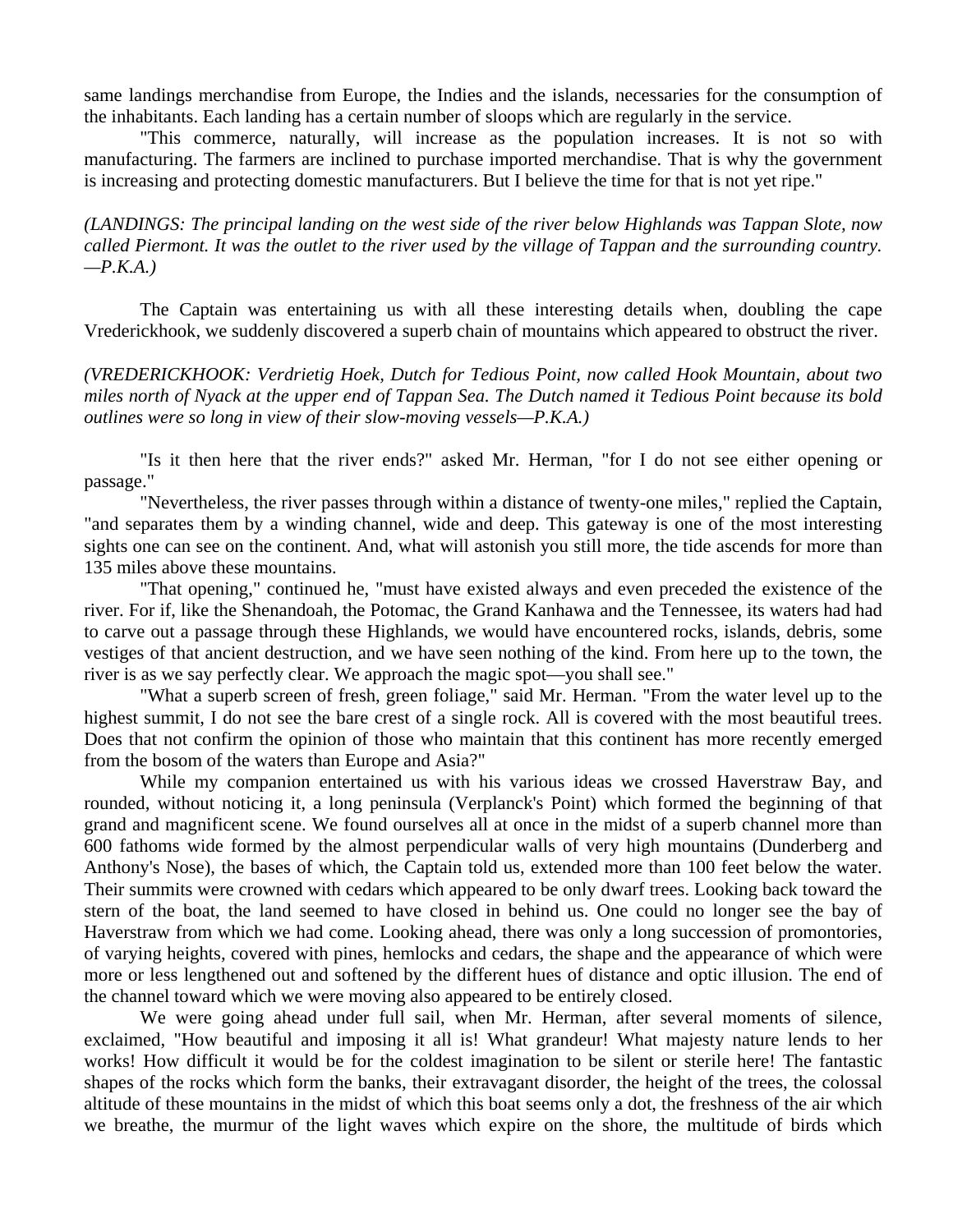animate and flash above the surface of the waters—all this gives birth to pleasure, astonishment and admiration.

 "It is the illusion of a beautiful dream. It is, in effect, only a dream," he continued, "for the progress of the sloop is so rapid that it is impossible fully to enjoy the total effect of these great pictures. Hardly are the eyes fixed on a group of impressive features than the change of position makes them seem new again. The succession is so rapid and so elusive that one has not the time to seize the ideas to which they give rise, to enjoy the spectacle which alone is worth crossing the ocean to see. One must stop from time to time to review that which merits most attention, taking seven' days to ascend these beautiful narrows."

 No sooner had we passed the second peninsula (Caldwell Landing, opposite Peekskill, just below Iona Island—P. K. A.), than the river, turning to the west, presented us a new view in which the objects were less imposing but more suave, more picturesque and more varied. The mountains, less near, seemed to be resting on accessible bases where one would stop with pleasure to breathe the freshness in the shade of the beautiful trees with which the- are covered.

 When the wake of the boat and the wind permitted, from all sides we heard the resounding of waterfalls and cascades, whose echoes diffused or softened the babbling at the pleasure of the breeze, without our being able to distinguish the course of their waters through the depth of the woods.

 "Those," said the Captain, "are large rivers springing from the sides of distant hills, which do not join this river until they have been precipitated from the top of the rocks to leap over numerous obstacles. Several of them, extremely picturesque, merit the use of an artist's brush.

 "Modest as a young virgin who hides with care her attractions beneath the shadow of her cloak, it is only in the mysterious obscurity of the woods and above all in that of the mountains that nature bares without reserve her beauties and her treasures and only there that she produces them each instant. Thus, when I go on excursions, it is almost always in the mountains that I lose myself.

 "In the meantime," he continued, "until agriculture, commerce and industry have accumulated riches in our maritime towns and our population becomes increased tenfold, it is here that luxury and skill will come, build resorts, to direct and drive these pretty waters, to take possession of all the advantageous sites, to convert this wilderness, today so rude, into healthy habitations, pleasing and delightful; it here that the rich, the idle and ail aged will come to find rest, freshness and health.

 "Nature has done everything to make these retreats eventually charming during the heat of the dogdays; she has favored their with the proximity of a river abundant in sea fish, with fertile vales small hills cool and sheltered, constant breezes which the flowing and the ebbing of the tide maintain with abundant and limpid waters Finally, the enjoyment of all these advantages is facilitated by the proximity of the city.

 "Never," he went on, "do I ascend or descend this river, but that involuntarily my imagination amuses itself by wandering over its capital sites, so varied and so numerous. Here, in the shadow of beautiful oaks which nature has planted on the borders of this rushing brook, my imagination seems to see a spacious and comfortable house. There, on the southern slope of hillside sheltered from the cold winds by the neighboring heights, I already see in fancy a small farm where skill has combined the useful and the agreeable.

 "On the steep brink of a rock the base of which is bathed by the waters of the river, my imagination places a pavilion where amateurs can throw the beguiling hook and amuse themselves by fishing. On tin flat summit of a lofty height, I seem to see already a terrace from which some day one can admire the magniricence of the sunrise and the sunset in the lovely days of summer, the breaking up of the ice at the return of Spring, the maneuvering of the boats which ascend and descend this beautiful river.

 "My imagination travels even up to the most dominant and the most inaccessible of these mountains on which productive power has managed to plant cedars. There it will forget for several moments the storms, the adversities, the troubles cf life, for the cedar is the tree of meditation. The aeolian sounds which the breeze produces as it passes through its aged leaves, in which the soul even more than the ear, seems to distinguish its harmonics; its astonishing life-span, above all, the age of the granite in the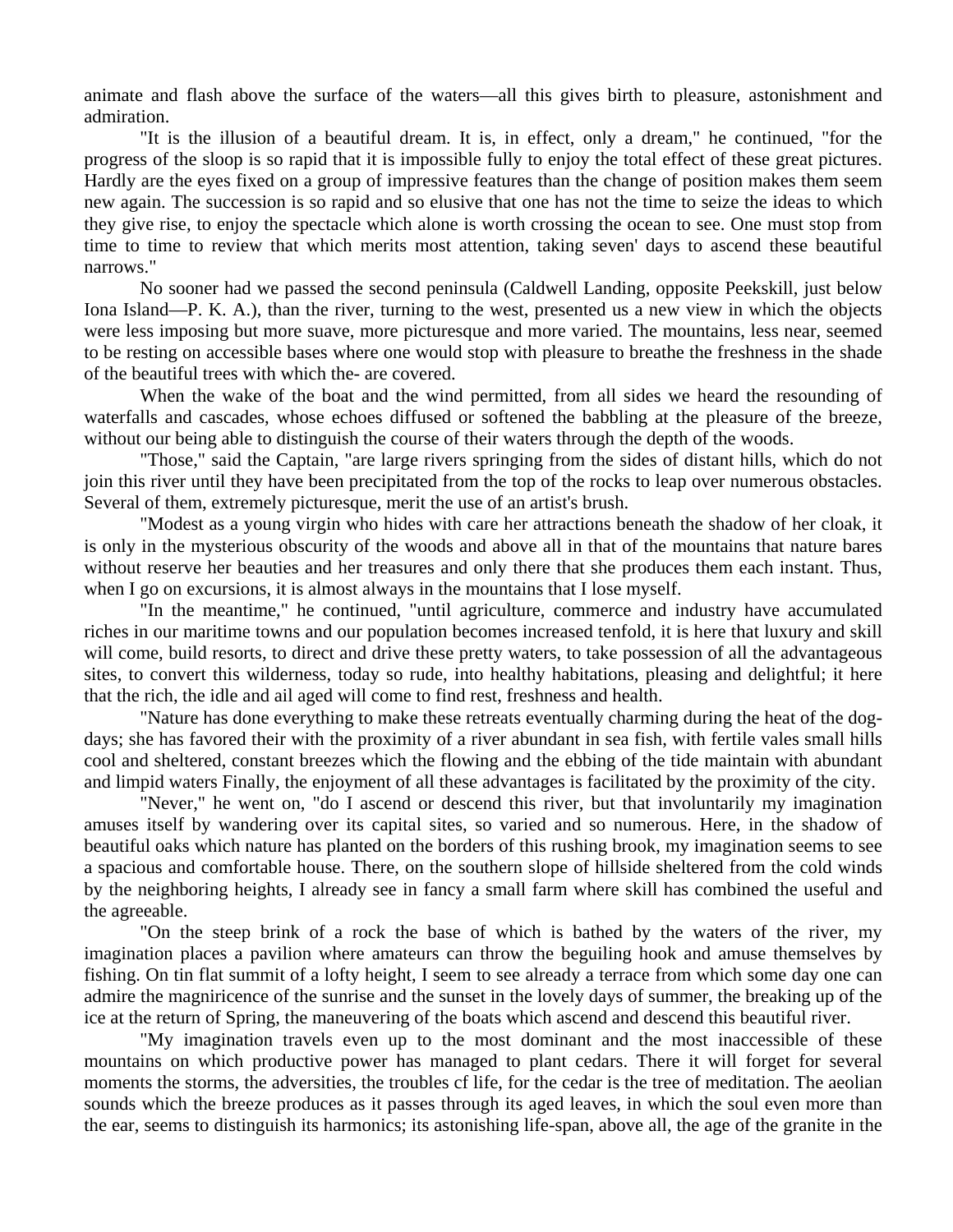crevices of which it grows; the height, the pure air which one breathes, all this tends to stimulate one's thoughts.

 "One walks with an involuntary respect toward these indestructible witnesses of the upheavals and the changes to which the surface of this earth has been subject and to which she will again submit during the ensuing centuries.

 "Such are the fancies with which my imagination occasionally amuses itself; keeping company with them, I travel in all their length the diverse meanderings of this superb and tortuous channel. If only the future generations will conserve with care these beautiful cedars, these gigantic pines, these venerable hemlocks, these oaks more than venerable, which human industry never will be able to replace, whose tops, agitated by the winds, balance themselves today upon all these heights, as well as on the ridge of these banks.

 "Here is the country of echoes, their favorite abode. Elsewhere they murmur; here they express themselves distinctly. In no other place are they as numerous or as attentive to respond. The different intonations of their voices resemble the conversation of persons placed at different heights and distances; some speak in your ear; the voice of others is stronger, their accents better pronounced. Some answer right away, others after an interim, as if thinking before speaking. Sometimes several answer together. It is above all when one laughs that the confusion of their reverberation renders the illusion complete.

 "When the boats approach, maneuvering, it is impossible from the bank not to think that one hears persons seated behind the rocks. Those echoes which respond from above seem always so distinct that the eye, guided by the ear, seems to perceive the tree behind which the persons are crouched. Of all these deceptions, this last has always impressed me the most. One of my passengers was very much astonished a while ago when, passing the west bank, he heard the echo from the nearest point speak into his ear; so astonished was he that he wondered for several instants if this whisper did not come from the person who was next to him.

 "These wood-nymphs hear every language and repeat with pleasure the songs of the travelers. Are they playing the flute or the clarinet? They seize at that instant the same instruments. Then it is a veritable concert given with precision and measure. Especially is this true of their simple harmonies, the repetition of which, softened by the undulations of the breeze and the vague uncertainty of distance, is delicious to hear. Animated by pleasure, they seem then to contribute much zest and grace. But for th: enjoyment of a type so new to be more lasting, it is necessary to anchor the sloop in a favorable place. I know two or three of these spots, situated on the west bank, where one can enjoy these aerial and invisible concerts without being able to distinguish whence come the sounds which produce them, and it is often from a mile away."

*(ECHOES: Mr. John Watts, member of the Council of New York, 1764, speaking to General Gage, then Commander-in-Chief in the colonies and a resident of New York, about the echoes which are found in this range of mountains, asked him one day to come by water and dine in a house which he had had built here. To convince him of the fidelity with which the wood nymphs repeated what they were told up to a considerable distance, he placed the General's military band 3,145 fathoms (about three and a half miles—Ed.) away in the midst of the woods and on the banks of the river.* 

 *Everything was favorable; the tide ascended, the sky was without cloud and the atmosphere calm. Confirming what Mr. Watts had said, the General heard distinctly the airs which the band had been ordered to play. The instruments were a mixture of horns, clarinets, flutes, oboes and brass cymbals. Sometimes they played together, sometimes separately, following the orders which had been given by the writer to the musicians and of which the guests each had one copy.* 

*"In all the concerts which I have ever attended," said General Gage, "I have never heard anything so penetrating, so moving, nor so suave. The melodies, softened and trembling, produced a harmonious effect which elevated and touched me. That;, is the way it should be in play-'N houses and churches. This aerial concert has all the charms of illusion, of which our hearts and our imaginations are often in need."*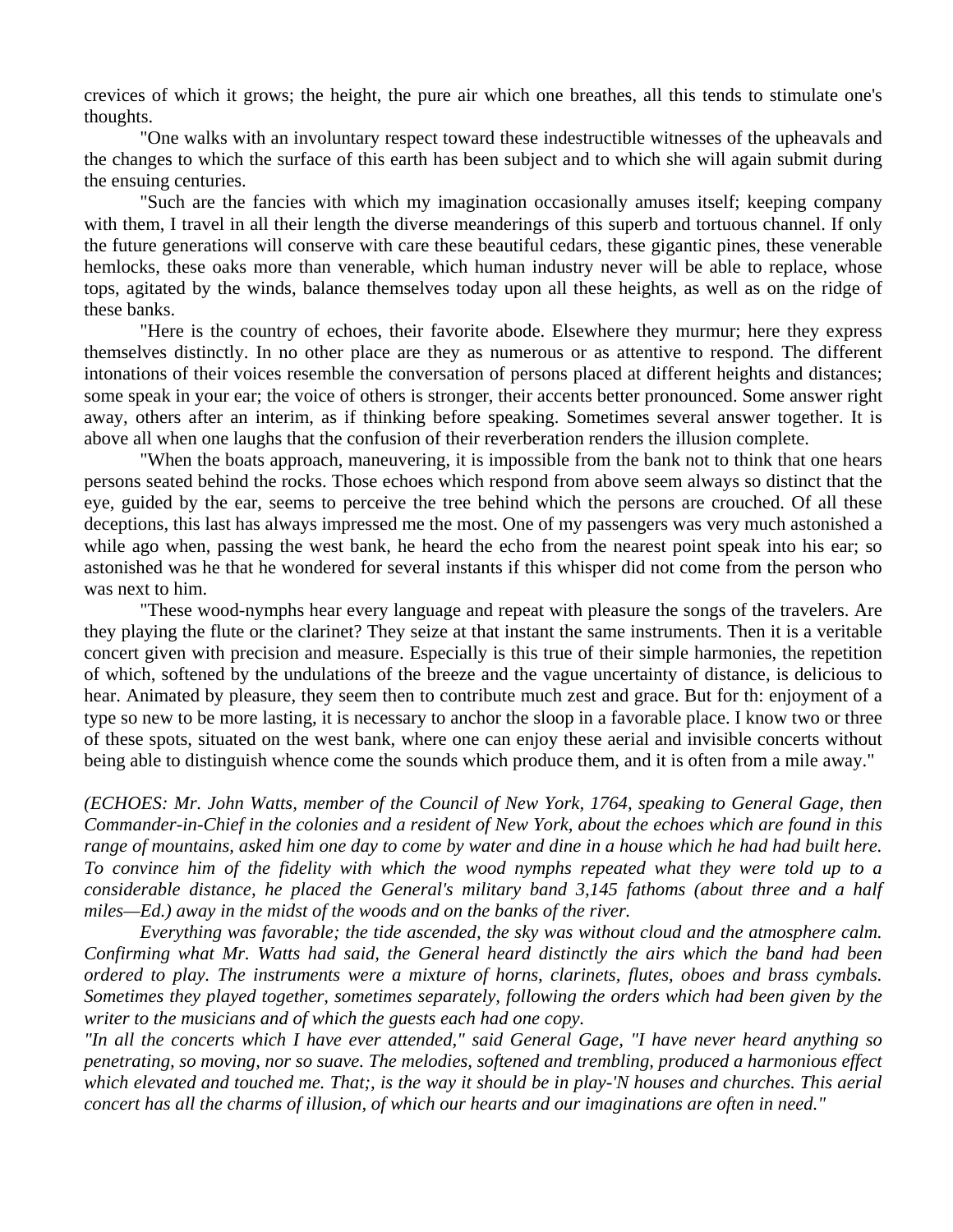*After the most exact researches, it was the voice of the fifth echo which one heard. I speak of this small experiment with the utmost confidence, as I was one of the guests.---de Crevecoeur.)* 

 "Whenever I have wished to count the number of these echoes, I could never go higher than eight, not because I did not hear a greater number, but because I did not have a keen enough perception, and they repeated themselves too quickly," the Captain continued. Then he told hoes by use of his megaphone he had been able to hear seventeen echoes.

 "This task became much more difficult when I made use of my megaphone. Then a multitude of wood nymphs which had not yet opened their mouths made themselves heard, and their last echoes were missed by my ear. You can imagine my astonishment when in the middle of these tests, I observed that those echoes which were too far from me to be heard, repeated what was echoed by the first, and these echoes were in their turn repeated by, others yet farther away, so that in the progression of distance, each echo became another to which its neighbors responded.

 "I recall again the phrase, divided into four syllables, which I heard repeated distinctly seventeen times: 'Hail, fair Wood-nymphs.' Would it not be possible during the calm of a beautiful day, to determine up to what distance a phrase from a megaphone could be repeated, echo upon echo, in a distinct enough manner to .strike the ear?"

 With these words, the Captain shouted, "Hail, passengers" But the wind and the noise made by the wake of the boat permitted us to hear only the nearest wood-nymphs It was then that the heights, the sides of the mountains, the deep valleys, the points and the surface of the rocks, the tops of the trees and the bushes seemed to be inhabited, filled with invisible or hidden beings which saluted us, repeating "Hail, passengers!"

 Their voices were so distinct, the places which we supposed them to be living in so well determined that each one of us could not conceive how it was that our eyes could not see them, and gave the lie to our ears.

 "The time and the height of the tides," continued the Captain, "the force and the direction of the wind, the lay of the mountains, the positions of the promontories, the curvatures, more or less large, of the coves and bays, the season of the year, the time of the day; such are the causes which infinitely change the number, the effect, and the so-varied mixture of these echoes. Like the birds, they are more numerous and gayer when the bushes and trees are covered with leaves, than they are during the bareness of autumn and winter."

*(ECHOES HEARD BY ANOTHER TRAVELER: "We embarked in the General's barge to cross the river which is almost a mile wide. As we approached the opposite bank, the West Point fort which, seen from the river to the east, appeared humbly located at the foot of the mountains, rose before our eyes and seemed itself the summit of a steep rock; this rock, however, was only the bank of the river. Although I had not noticed that the crevices which split it in different places were only the embrasures for cannon and formidable batteries, I was informed by thirteen reports of a twenty-four pounder, fired successively. This was a military salute with which General Heath wished to honor me in the name of the thirteen states.* 

*Never has an honor been more imposing or more majestic. Each shot of the cannon, after a long interval, was re-echoed from the opposite bank with a noise almost equal to that of the original discharge." Voyage de Chastelux, tome 1, page 70—Note inserted by de Crevecoeur.* 

*(Francois Jean de Chasten= visited the forges of Sussex and Orange Counties, as well as West Point and other points of interest in this vicinity in 1780-82. His account of his travels was published in Paris in 1786—P.K.A.)* 

 "What would a man think," continued the Captain, "a Hollander, for example, born in a flat country where this phenomenon is unknown who, placed in the middle of this vast solitude, should hear for the first time these wood nymphs repeating distinctly everything ze said?"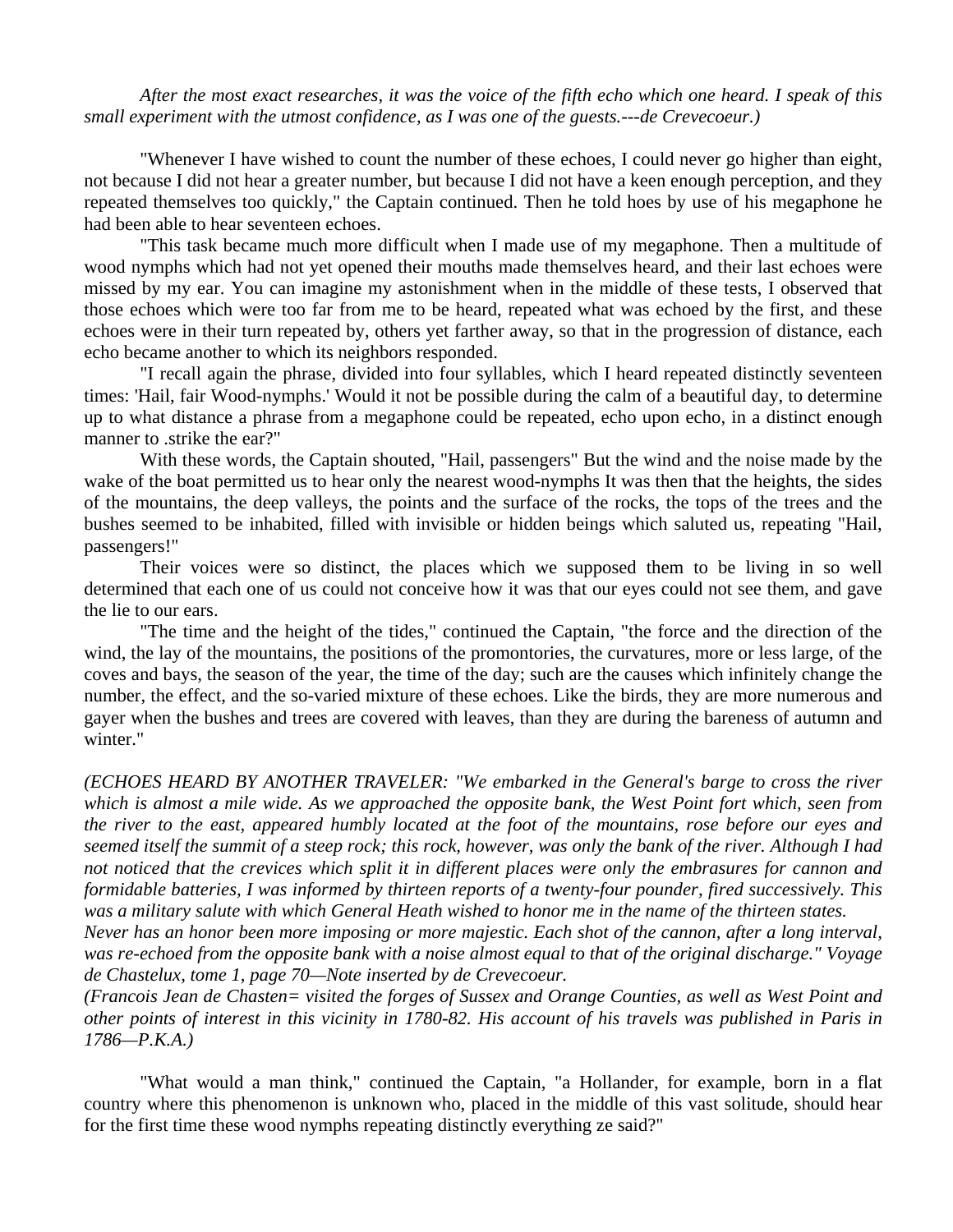And, as if some degree of the variety and magnificence of this superb picture were still lacking, as soon as the sea bass leave the ocean and enter the river, the fish hawk comes to live in these mountains. Having risen into the air' to an immense height, the better to distinguish his prey beneath the waters, he precipitates himself with the velocity of a thunderbolt, plunges, and soon reappears holding in his claws an enormous fish, whose weight and convulsive movements render his flight slower and more difficult.

 But, a formidable enemy also lives in his neighborhood, the Bald Eagle, which likes fish without being able to catch them. The rarity of game in this season makes it necessary for him to leave the mountains. As soon as he sees the fish hawk arrive at his high aerie, this king of birds leaves his nest and pursues him swiftly until the fish hawk, convinced of his inferiority, abandons his prey.

 Then this proud antagonist, with folded wings, darts like an arrow and with an inconceivable speed re-seizes the prey before it has a chance to hit the river. Supreme arbiter of great as well as small issues, the right of the strongest rules throughout the universe, in the uppermost air as well as upon the land and beneath the waters.

*(FISH HAWK: I was at the home of Mr. S. Verplank, whose estate is only a little distance from Fishkill, situated on the banks of the Hudson, when he said: "Follow me; I wish to have you see with what skill my caterers are going to catch the fish on which we shall dine today."* 

 *Arrived, in deepest silence, at the last escarpment of the bank and hidden under thick bushes, we were examining attentively the part of the river which presented itself to our eyes, when, some distance from the stern of a vessel which was ascending under full sail, I saw a considerable undulation in the middle of the channel, as if one had flung a large stone; whence, soon after, I saw a fish hawk emerging laboriously from the midst of the water, holding in Rs claws a fish the size and the writhing of which seemed to retard his flight.* 

 *Alternately he rose, sank as if almost to fail, rose again. Finally after many efforts, taking advantage of a puff of favorable wind, he made slowly toward his aerie, not far from the place where we were concealed.* 

 *Now Mr. Verplank called my attention to his fierce antagonist, the Bald Eagle, which, to judge by the fluttering of his wings and his excited aspect, was preparing for combat, or rather, to exercise the right of the strongest.* 

 *Too overburdened, the fish hawk made no resistance and abandoned his prey. The fish. was about to escape from the greed of his enemy when the eagle, by an effort of skill and an unbelievable redoubling of speed, seized it at the very moment it reached the river. He was approaching his aerie when, surprised, frightened perhaps, by the noise which Mr. Verplank made, it let the fish fail. It was a sea bass weighing twenty-one pounds.* 

 *"It is thus," said my friend, "that often the prey of the feeblest becomes that of the strongest. Nevertheless," continued he, "for fear of driving away these birds, whose flight, whose skill and whose combats are so interesting to see, it rarely happens that I disturb them. I would not have committed that indiscretion today except in order that you might enjoy one of the strangest performances of natural history which this beautiful river presents.* 

 *"In the same manner," he added, "as the privateer, from whom an enemy carries off his prize in sight of the harbor, undertakes a new cruise in the hope of being more fortunate, so the fish hawk rises again to the upper air, whence with the rapidity of lightning, he darts beneath the water and reappears holding in his claws a new prey which finally he succeeds in keeping from the violence of his foe, especially when it is not so heavy.* 

 *"These birds remain here until the bass return to the sea. Then the Bald Eagle leaves for the mountains and the hawk for the seacoast where he does not have to pay tribute."*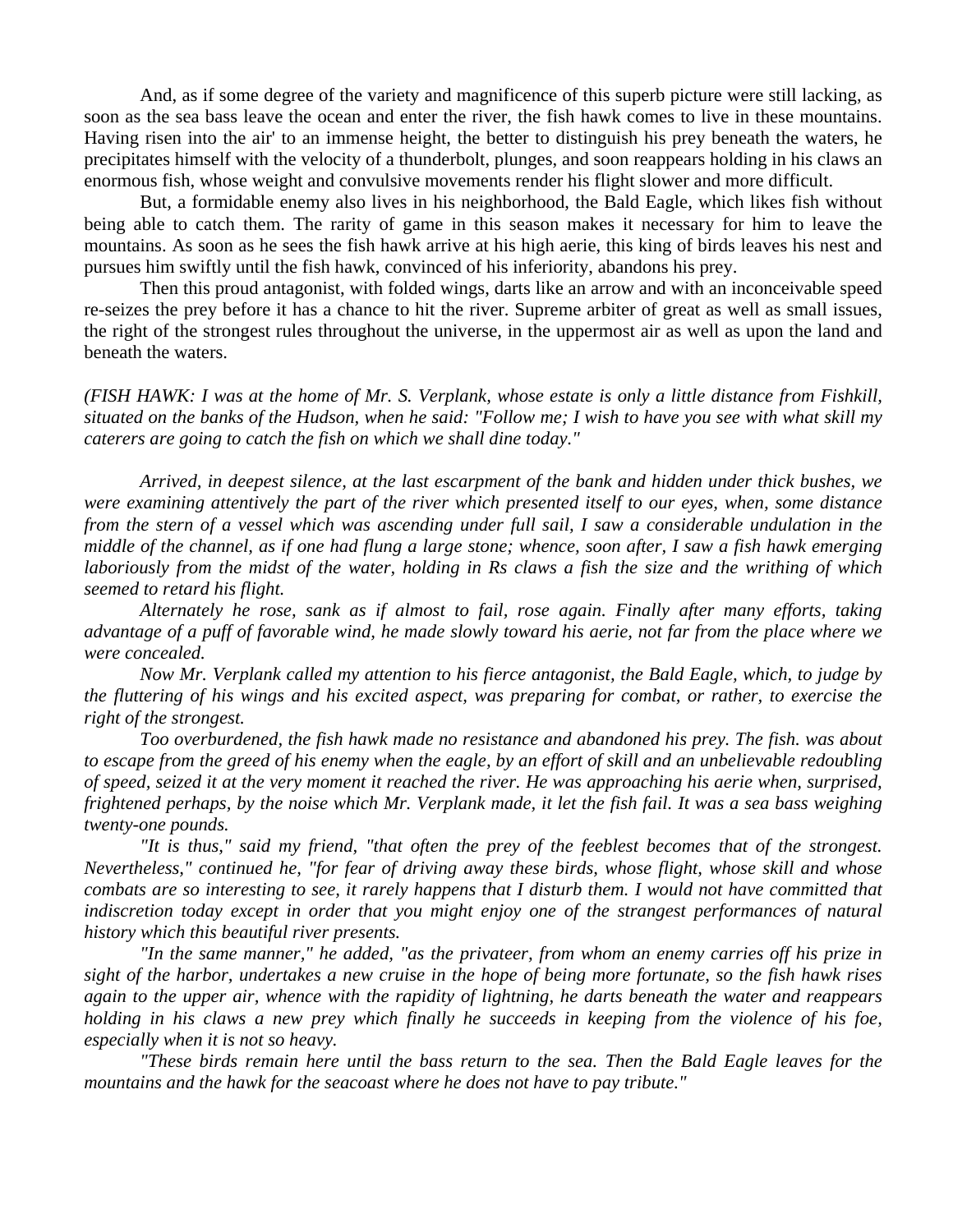*This fish hawk is large, its flight high and swift, its wings, long and pointed, giving it a considerable spread, proportionate to the size of its body. It lives only on the fish. which it captures, disdaining those which the sea casts up on the shore. —de Crevecoeur.)* 

 "It is in these mountains that the sea wind encounters and combats the wind of the interior. Often it happens especially during the Summer, that their forces being equal, each of them dominates in its region. Then, when approaching these mountains, the boats re-turning from New York or Albany are obliged to anchor, if the tide is against them. The locality is consequently a variable zone. From there, these refreshing breezes during the Summer; from there also, these squalls, often violent, which, escaping from the interior valleys. fall upon the river during the Autumn and cause accidents, if usage and experience have not taught the sailors how to prevent them. On the other hand, certain of a great depth of water, they are able to sail, to tack about, obedient to the currents or to the backwaters, until the bowsprit of their vessel touches the branches of the trees on the bank."

 We scudded along in the middle of the fourth channel, extremely imposing by its length and the solemn majesty of the mountains which bordered it, until we perceived on the west side a very high falls (Buttermilk Falls) the water of which seemed to us as white as milk.

 At its foot on the bank of the river a considerable edifice had been erected. "If this is not one of the most beautifth wheat mills of this state," the captain said, "it certainly is one of the most advantageously situated and one of those which yields the largest profits.

 The granite base upon which it is built is 300 feet long by forty to sixty feet wide. It is all the land which the proprietor could buy, but the advantage of a chute forty-five feet high is incalculable for this establishment, because of its position on the bank of such a large river, the waters of which bring the grain and the barrel staves and transport his flour to the capital. You would be surprised at the small quantity of water which the wheel uses, because the weight and the velocity supplants the quantity.

 The grandeur of the building, the number of wheels, the fineness of the sifters, the ingenious usage made of the cylinders to simplify the movements and to diminish the friction — thus it is that the fine marchantable flour which comes out of this mill has merited the commendation of connoisseurs.

 The boats loaded with grain from the interior and those which come from New York and take the flour, moor at the door of the mill, at the foot of which there is always forty feet of water. What a pity that the height of the mountains robs it of sunshine during part of the day!

They say that this beautiful establishment cost 18,500 piastres. (About \$20,000. The mill was built by David Lydig, one of those "bold old merchants" who built up the trade of New York City. "Lydig's Mill" is shown at the mouth of Buttermilk Creek on a map of the Hudson made in 1820. The West Shore Railroad now passes over the spot.—P. K. A.)

 The wind and the tide having made us lose several miles above this mill, we anchored in five fathoms of water in a beautiful bay surrounded by silver-leaf poplars and hemlocks made venerable by their long mosses. At the end of the bay we heard the noise of a waterfall, which we were told was that of Pooplo's Kill.

*(POOPLO'S KILL: It is only after having put in motion the hammers of two large forges and the bellows of two furnaces, known under the same name, that this little river flows into the Hudson, throwing itself from the high rocks on. the western bank. On a calm day, the sound of that pretty cascade resounds from far away.—de Crevecoeur.* 

*Crevecoeur's memory has played him false in placing Buttermilk Falls below Poplopen's Kill. A map of Orange County made in 1829 shows Buttermilk Creek entering the Hudson above Poplopen's Kill at the place where Highland Falls is now located. Highland Falls was formerly called Buttermilk Falls. — P.K.A.)*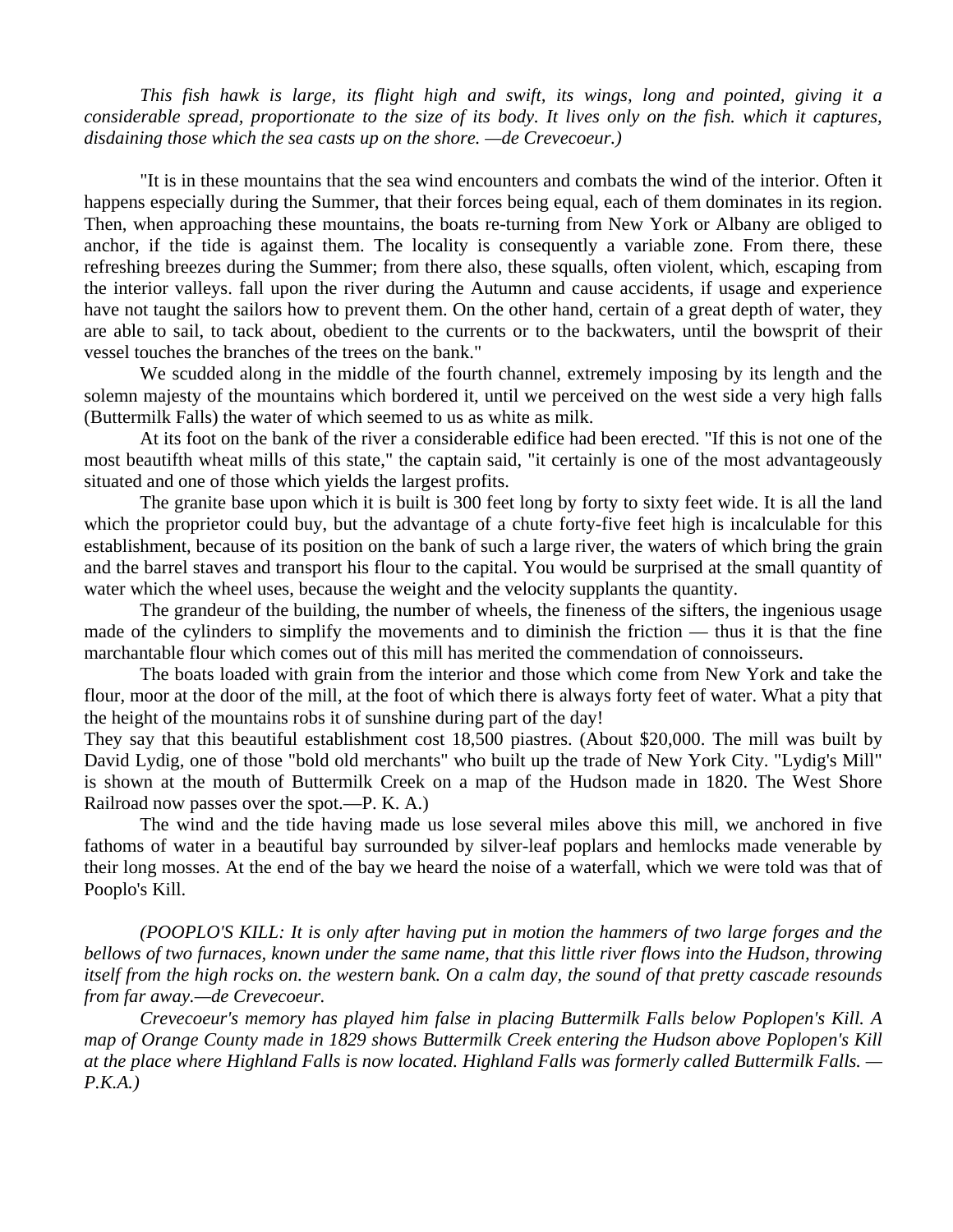It was six o'clock and the sun had long since disappeared behind the mountains on the west shore. We were engaged in examining this beautiful and abundant cascade, from which some day skill will extract great advantage, when a noise resembling that of a violent explosion suddenly struck our ears and startled us.

 The echoes which had diverted us before, were but feeble compared to these which now repeated the clap and the rumbling, the force and the violence of which it is impossible to imagine. From all sides, we were surrounded, and we amused ourselves by following the echoes with an attentive ear until these repetitions imperceptibly lost themselves in the silence and the distance.

"It is the cannon of retreat," said the Captain.

*(CANNON OF RETREAT: The West Point fort being regarded as a stronghold, in which the Government has deposited a part of its great artillery, as well as that which was taken at Saratoga, they keep there a garrison of two hundred men. That is why, evening and morning, they fire a cannon.— de Crevecoeur.)* 

 "I thought myself fifteen hundred leagues from Europe," said Mr. Herman, "in a country of peace and tranquility—and there is a cannon!"

 "We are but three miles from West Point," replied the captain. "Have you never heard people speak of the fortifications which our first Congress erected during the War of Independence? Never was there a more favorable place, indeed. The river forms a very considerable elbow, the peninsula which makes it necessary for the boats to make a large detour is very long; the steepness of the banks, the relative position of the neighboring heights made Congress determine to close this passage. The heights were covered with batteries, with formidable forts, the cannon fire from which crosses on several points of the river.

 "Tomorrow you will see in passing what remains of all these great works. You will see the rock to which is attached the eastern end of the chain which closes the channel, each link of which weighs more than 400 pounds.

 *(This is the chain which was forged at Sterling Furnace, which de Crevecoeur visited a few days later. He exaggerated the weight of the links, which was from 100 to 130 pounds.—P. K. A.)* 

 "Among the causes which assured the liberty and the independence of these states, perhaps these impregnable fortifications ought to be counted for much."

 The obscurity of the night had little by little caused the grand and magnificent objects by which we were surrounded to disappear. The Captain invited us to descend into the cabin of the boat. It was furnished in Chinese style, lighted by candles from the same country, each one enclosed in its glass bowl.

 He called our attention to a map, drawn up during the war under the surveillance and by the order of Washington, on which were shown the peninsulas and the promontories, the capes, contours and the most defensible parts of this celebrated channel, which the great man considered the key to this part of the continent.

 He pointed out to us the interior of these mountains, which he had traveled on one side up to the borders of Connecticut and on the other up to those of New Jersey.

 "If I were a farmer," he said, "(and I navigate only to become one some day), I would prefer to live here rather than in the counties of Duchess and Columbia.

 (*DUCHESS AND COLUMBIA: Neighboring counties, located on the east bank of the Hudson. They occupy all the space between the mountains and Albany, for thirty-five leagues. That part of the state of New York is extremely fertile, populated, and perhaps as well cultivated as it can be. The art of irrigation has been known there for a long time, not only for the watering of the meadows, but also that of*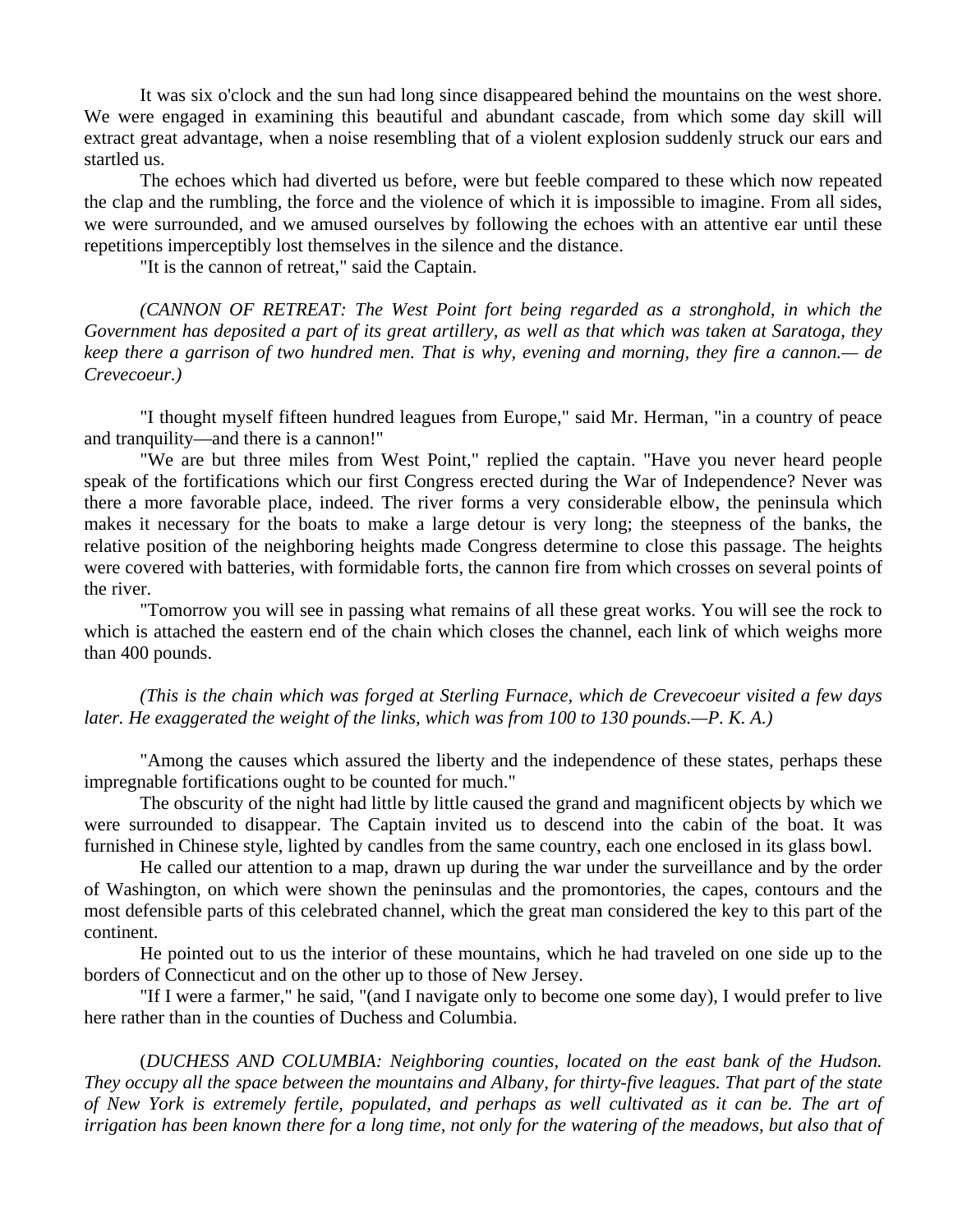*the orchards. No part seems as beautiful as that in the district of the Nine Partners, of Oswego and of the Oblong, where one is astonished by the sight of magnificent pastures which cover the tops as well as the slopes of the hills. These counties are inhabited by a large number of wealthy families who combine with a liking for agriculture, education and the habit of travel.—de Crevecoeur.)* 

 "Everything here (in Orange County) is favorable to agriculture; the fertility of the valleys, the limpidity of the rivers, the benefits of irrigation, the abundance of the most beautiful woods and the proximity of several great forges.

 "Several foreign officers, pensioned after the peace of 1763, came and founded establishments which for a long time earned the commendation of connoisseurs as well as public admiration. To a love of work and agricultural knowledge, they added urbanity, ease of manner and the advantage of varied talents. Often their friends left the city to come and spend some time with these gentlefolk. For a long time, their reunions offered the most charming picture of an enlightened industry, of soft ease and good will. Unfortunately the war of independence has ruined several."

 (*Crevecoeur himself was one of those French officers who, having developed a fine estate, lost it during the Revolution. His farm was at Greycourt, half way between Blooming Grove and Chester.— P.K.A.)* 

 The moon. which we awaited with impatience, finally appeared above the mountains. It was then that ascending to the deck, a thousand new and strange forms presented themselves to our eyes. These were no longer the optical illusions, the gradations of perspective nor that variety of well-known objects which the light of the sun illumined during the day, but phantoms more singular and more fantastic. to which one could not give a name.

 What seemed to me most amusing was that each of us, struck by the beauty of the things which his imagination painted, blamed his neighbor for what he seemed to see differently. What a field for the imagination, indeed, was this void of darkness more or less profound, this medley of light, more or less bright. more or less weak, surrounded as we were by the waters o-1 the river, by the forests, by the mountains, which the shadows of night appeared to have brought nearer to us! It was not, then, very astonishing that, in the midst of a scene so imposing and so new, our imaginations borrowed from the oddity and the grandeur of so many objects some of the traits and even some of the charms of the fantastical!

 It was midnight, and we were still on deck, engaged in contemplating the majesty of nature, those exertions of a power we can never comprehend, displayed in the sky, on the earth and under the waters. The profound calm, the solemn silence of this beautiful Chaldean night was but rarely and feebly interrupted by the long and slow undulation of the waves which one could barely hear breaking against the distant banks, or which the cable of our boat cut into tremblings; by the rustle of the leaves or finally by the remote murmur of this immense volume of water passing through this long and tortuous channel.

We again amused ourselves with the echoes of the vicinity, which we made repeat verses and songs until our ears were all of a sudden struck by a very extraordinary noise, as if some giant, lodged on top of the mountains, had thrown rocks into the river.

 "Those are sturgeons," said the Captain, "which, having jumped to a great height, fall back into the river. I am ignorant of the motive of such a strange exercise."

 The following day, we raised anchor as soon as the tide permitted, and the Captain having reefed the sails of his boat, we had time to consider attentively what remained of the great works of West Point. Or rather, what could be seen from the middle of the river.

 Most of the forts, constructed of stone, the batteries erected on the top of the rocks as well as level with the water, seemed to us well preserved, although in part hidden under the thick foliage of the shrubs and trees. For here wherever the foot of man treads but seldom is soon covered by woods.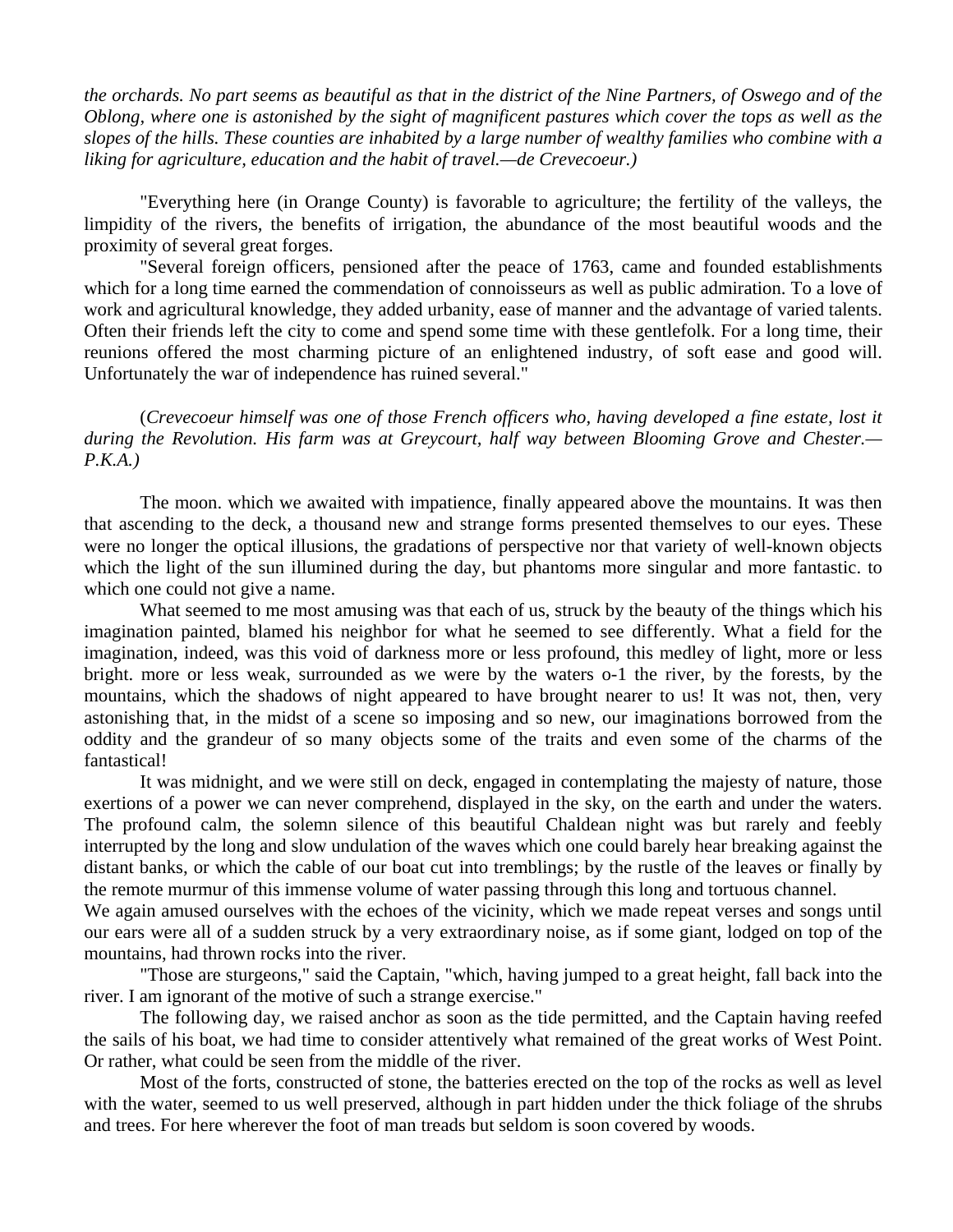"This vast amphitheatre of defense," said the Captain, "required the assiduous labor of several thousand men throughout two long years. Of all the houses which they constructed, there remains only the great store-house, now become an arsenal, in which they have deposited the great artillery of these fortifications and that which was taken at the capitulation of Saratoga.

 "The two extremities of the chain which closed the river were defended, as you see, by these two formidable forts, perfectly preserved. It is easy to see that the boats never could have approached them without exposing themselves throughout more than two miles to withering fire and cross-fire from the banks and neighboring heights."

 Finally, after having slowly passed these relics of such effort and perseverance, we entered into the last and spacious channel, the most imposing of this strait. It is terminated by two mountains which, nearly perpendicular, are, however, partly wooded. From here, we commenced to discover the countryside and the dwellings on the west bank of the river.

 This river, at its outlet from the narrows, is nearly three miles wide between New Windsor and Fishkill.

## **AN ORANGE COUNTY PIONEER**

Flour mills on Murderer's Creek—Jesse Woodhull's 733 acre farm—How Orange County farms were cleared—A discouraged youth flees but returns to complete his task—[Translation pages 20-28, by Miss Westbrook, de Crevecoeur's Notes translated by Miss Angell]

In accordance with his promise, the captain landed us at this first

port (New Windsor), soon after having come out of the narrows; but as this is only a pier where several roads coming from the interior end, and as it offered us nothing interesting, we left there immediately. We had gone scarcely several miles in the direction of Bethlehem when we met Mr. John Allisson, a rich property-holder of this district with whom I had crossed the ocean four years previously and who, after having taken us to see his fine mill in which he yearly turned into flour 25,000 to 30,000 bushels of wheat, wished us to dine with him. His business would have been much more considerable, he told us, if he had not had to run the risk of being without water during the Summer heat, and if he had been able to find a way to get rid of the Hessian fly, an insect which, for several years, had been making considerable ravages in all the neighboring districts, and which had never been heard of before the arrival of the German troops at New York.

*(John Allison—or "Ellison"—was proprietor of the stone house, now maintained as an historic*  landmark, that was occupied by General Knox as his headquarters during the military encampment at at *New Windsor—D. L. A.)* 

 (*HESSIAN FLY. The colonists of Long Island, having discovered that an insect, hitherto unknown, was destroying their wheat in the neighborhood of a camp of Hessian troops, gave that name to it; it is, in fact, a fly. As soon as the stalk and the ear are fornied,the fly cuts with her sting the parts above and below the first joint of the stalk, and there she deposits her microscopic eggs. As soon as the little grubs are hatched, they intercept the sap for nourishment, and the plant dies. From Long Island, the new pest has spread into other states; but as it advances in/and, it is observed that the fly abandons the districts which she has ravished.* 

 *It is very doubtful whether the insect came from Europe. The wheat which grows in poor soil or which is poorly cultivated, is more subject to her depredations than that which grows in strong or wellfertilized soil.—de Crevecoeur.)* 

 Guided by the milestones, we continued our trip to Blooming Grove, where we were to leave the main road to enter the mountains; scarcely had we passed the bridge built over Murderer's Creek when we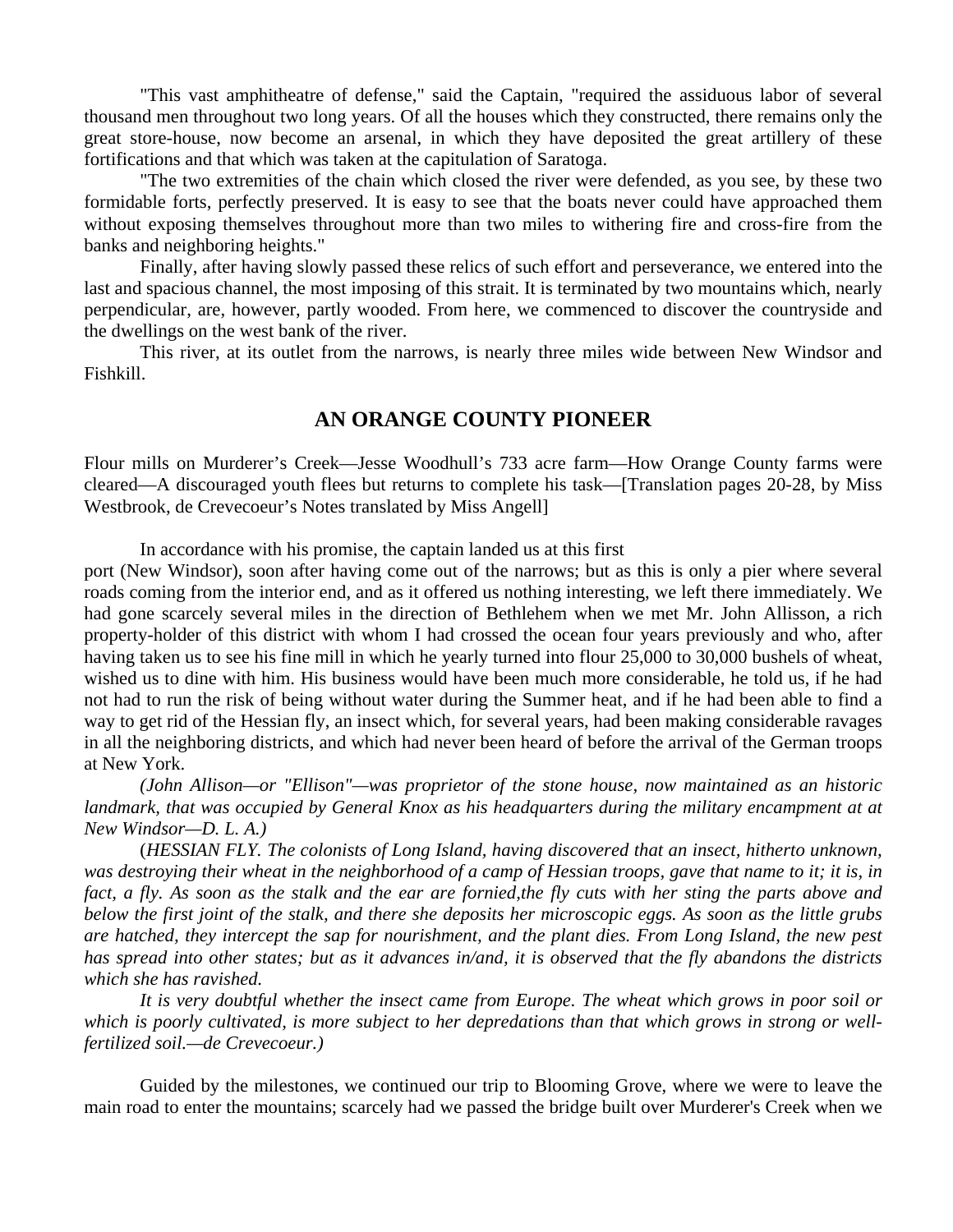discovered another mill which aroused the insatiable curiosity of Mr. Herman. Fortunately, we met its proprietor, J. Thorn, who invited us very politely to come in and offered to show us all the details of it.

*(Thorn's mill, here described, was at the falls on Murderer's Creek, now known as `Moodna,' at the present location of Salisbury Mills. It appears under that name on Erskine's map of 1778. The mill was built by Col. Vincent Mathews, Blooming Grove's first settler and, throughout the colonial period, its chief citizen. Living on his 1500 acre estate of 'Mathewsfield', which included most of the present area of Washingtonville, he reserved these falls out of a sale of a part of his original 3000 acre purchase and at them built the mill mentioned by Crevecoeur. It was undoubtedly one of the earliest grist mills built in Orange County and, we may judge from Crevecoeur's account of it, also one of the largest. A paper mill is now in operation on the same site. There is every reason for supposing that a large part of the foundation of the paper mill and a part of its walls were laid up by Vincent Mathews or his immediate successors as proprietor, and were a part of the building described by Crevecoeur. —D. L. A.)* 

 He began on the ground floor, where there were four pairs of millstones; from there he had us go up several stories filled with immense fans, sieves with brushes of a new invention, to the fifth floor where the flour was cooled for fifteen days before being sifted and put in barrels. This last floor had the whole size of the building, that is, ninety-four feet by forty. Then he took us to his dam.

 "Skill and nature," he told us, "had provided for me a fall of eighteen feet as a result of which, my wheels receiving the motive force from above, I need less water. Here is my cooperage where I have made annually three to four thousand barrels."

"How much wheat do you turn into flour. then?" asked my companion.

"Forty to fifty thousand bushels."

"Where do you get the wheat?"

 "From the counties of Sussex, Orange. Ulster, as well as from upper Jersey and from Pennsylvania."

*(The statement here quoted is, I think, a very significant one, revising and extending our notions of eighteenth century industry and commerce in Orange County. In the absence of such information it would be natural to suppose that our grist mills were local industries only. On the contrary they were part of a system of manufacture and commerce that involved regions remote from the County.* 

 *Grist mills were of course first built to meet local needs. They were to be found at every available source of water power for the local requirements were large. It must be remembered that until our industrious but careless first farmers had begun to exhaust the soil by improvident methods of agriculture, Orange County was a prime wheat country. In the eighteenth century wheat was our leading agricultural product, both for home use and export. But the development of local mills for grinding it into flour provided facilities for processing wheat grown elsewhere.* 

 I*n Crevecoeur's account of his journey up the Hudson, he describes the piers built into the river at various places and accounts for them ac the termini of roads leading from the interior. It was at such places, he said, that the home-grown products were exchanged for manufactured or other imported goods.* 

 *New Windsor was one of the most important of these river ports. The roads to it led back to New Jersey, Pennsylvania and western New York. Roads leading directly to New York were not many and none of them were good. Smith's Clove, through which runs our present main highway to New York, Route 17, was described by the Marquis de Chastellux as wild country through which during the Revolution a road had been built for military purposes. It was not a road suitable for the transportation of wheat or other agricultural produce to the city. The better road led to the river, where the produce could be transferred to sloops bound for New York.* 

 *Thorn's mill was on the main road to New Windsor. There were other mills, too, directly in the path of the carters bringing their produce from the interior. It became a common practice for wheatgrowers in the back country not to cart their product all the way to the river but to one of these mills,*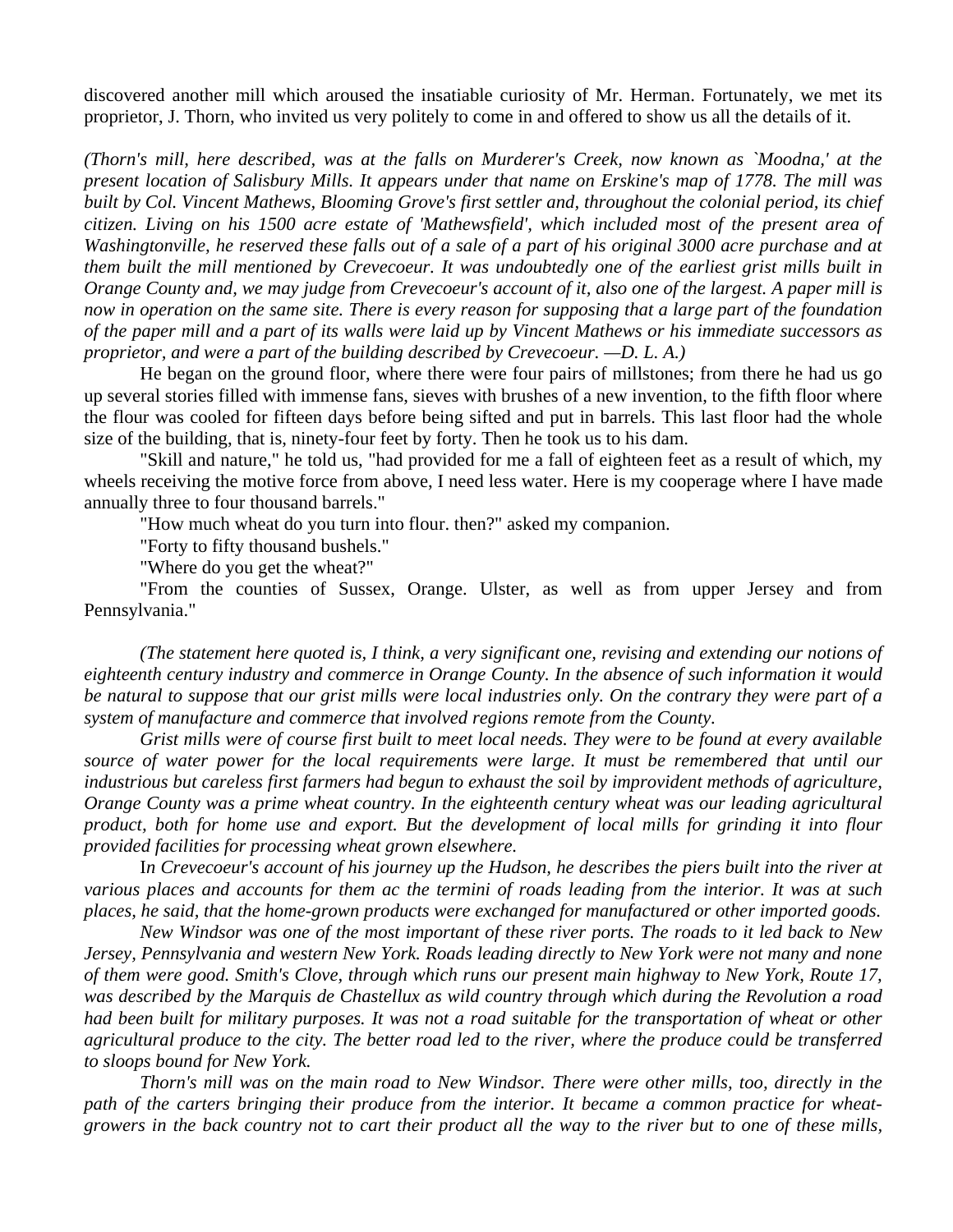*where it would be purchased by the miller, processed into flour and shipped as a manufactured product. The extent of this flour-manufacturing business is indicated by Thorn's statement that he ground annually forty to fifty thousand bushels a year. —D.L.A.)* 

 "How much does it cost you a bushel?" "The price of the markets of Europe is our guide; in general, eight to ten shillings."

*(SHILLINGS AND PIASTRES The piastre, which has become the nominal money, is divided, according to the new decimal calculation, into one hundred parts, represented by as many pieces of copper called pence (coins). Before the revolution, that same piastre was divided into shillings, the number of which varied in the different colonies from four and a half to eight. As a result, the pound, always composed of twenty shillings did not have a uniform value. It is to remedy that great inconvenience that Congress has introduced the method of reckoning in piastres and decimal parts of piastres. —de Crevecoeur)* 

 "What is the use of this great wall constructed beyond your wheels which seems to support a part of the foundation of your fine mill?"

"It is to shelter them from the frost."

"How much did all that cost you?"

"Fourteen thousand piastres including the dam and the site."

 Finally we entered the mountains, almost all well cultivated for a long time, and after three hours walking, we discovered the beautiful valley of Schunnemunk.

 "All that you see," I said to Mr. Herman, "belongs to my friend Jesse Woodhull. these meadows, this great orchard, these fields, as far as eye can reach. Would you believe it? It is he who cut down the first tree of this vast establishment. and this good fellow is not yet fifty years old. I believe I recognize him by his great height, on that slope which three plows are working: let us go there."

*(Jesse Woodhull was born at Mastic, Long Island in 1735. He moved to Orange County in 1753.* 

 *He was a pioneer of a type common enough in Orange County history but vastly different from the pioneer who settled the country further west and at a later time. The town had other such men, young men of education and family and even means, who looked to new lands for the increase of fortune which longsettled communities feeling the pressure of population, could not afford them.* 

 *At the time of Crevecoeur's visit, Woodhull had passed from the status of pioneer to that of county gentleman. He had been sheriff of Orange County, colonel of a regiment of its militia during the Revolution, delegate to the Provincial Congress, a member of the State senate, a member of the state convention which ratified the Federal Constitution and as presidential elector had cast his vote for Washington and Clinton.—D.L.A.)* 

 After we had been received by him as if hospitality itself had taken us by the hand, my companion, astonished to see that each harnessing was composed of two pairs of oxen and of two horses. asked him the reason for it.

 "The ground is so compact in the valley," he answered, "that our plowing requires very great strength Often, indeed, four pair are required for the breaking-up of the ground. Very different is the soil of the neighboring districts which is plowed with only three horses."

"Why do these oxen walk so lightly and those which I have seen in Connecticut so heavily?"

"Those which you see here are not oxen."

Astonished by this response, which Mr. Herman did not seem to understand at all, the colonel added: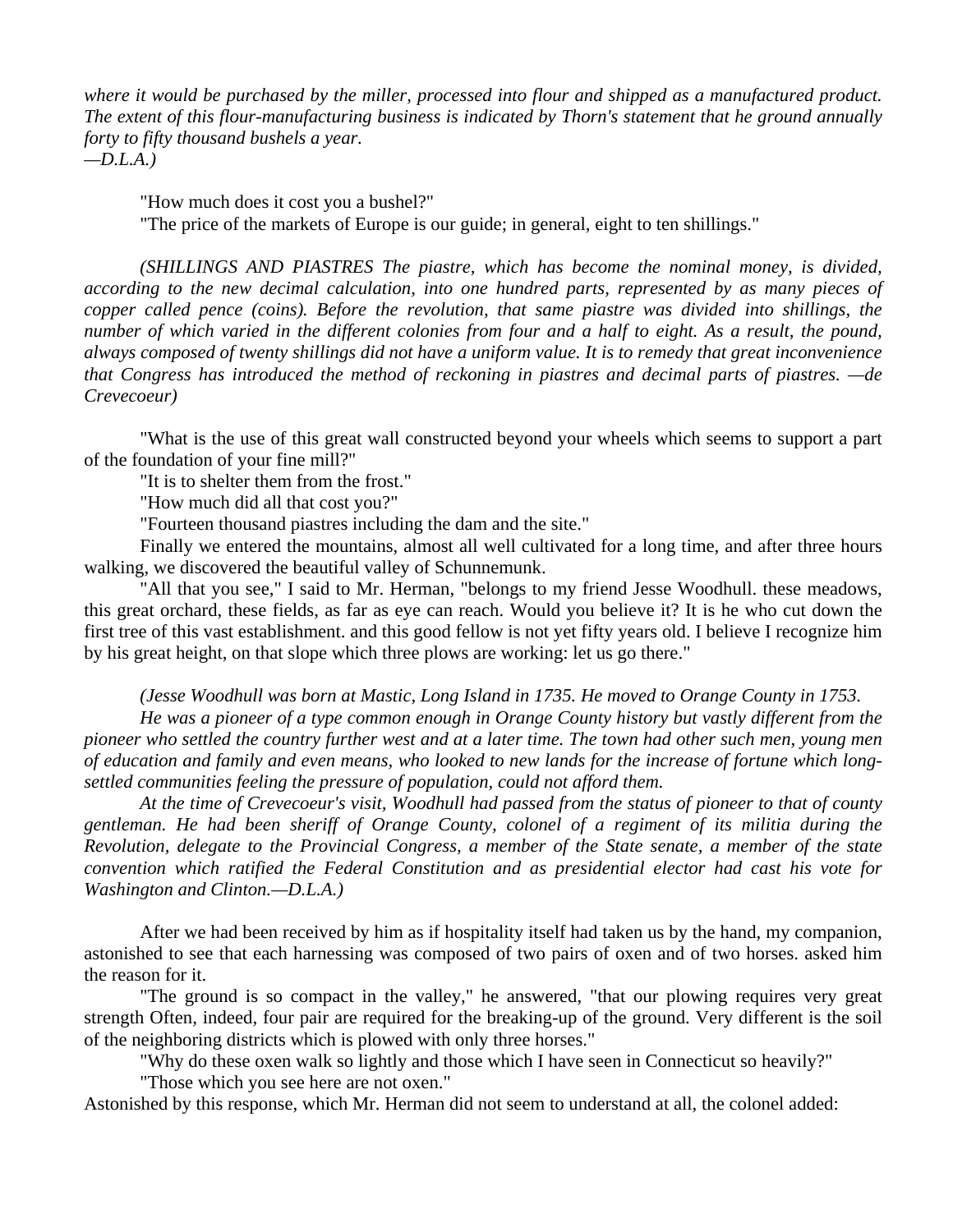"No, sir, these are not oxen, but animals of a new sort. for which our language, rich as it is, has as yet no name, These are heifers which in their youth I caused to undergo a very simple and not at all dangerous operation depriving them of their sex; I made of them animals of a type which is much more agile, as well as lust as suitable for tiring work as the males: but they are a little less tractable. Every year I have a certain number of colts undergo the same operation which makes them much superior to my other horses in strength and health and, above all, in sure-footedness."

"Where did you get this strange new idea? Who performs this operation?"

 "I got the idea from my head," he said. "I myself made the first attempts fifteen years ago; they were successful, and have been constantly since."

"Are you not afraid of causing a shortage of these two breeds?"

"No, because here we never kill calves and we have a very great number of horses."

 "We have come," I said, "to spend several days with you, and then, provided with your instructions, to go see the great iron works of Sterling. Ringwood, Charlotteburg and so forth. Will you lend us horses?"

 "Very gladly; but I insist that you remain with me a week, then I will accompany you everywhere you wish. If you like hunting or fishing, there is plenty here to amuse you."

 The following day, upon returning from his meadows and fields, he had several of his spayed mares brought from the stable.

 "I hunt deer only on horseback" he said to us, "and here are my mounts; they are tireless and never stumble. They have still another quality, that of trotting with a great deal of speed without ever being shod." '

"Where do they get these qualities?"

 "From their training. Three times a week during the Summer. I have lead shoes put on their forefeet. They are taught at first to walk with this weight, then to trot. Six months of this training are sufficient so that their hind feet can never reach their forefeet, no matter how long their stride or how rapid their trot is."

"How much land do you cultivate?"

 "Seven hundred and forty-eight acres. That is too much, I know. for one man alone can scarcely oversee so large an undertaking. But it's a going concern; I couldn't do otherwise; besides, I have nine children, and if all of them wished to be farmers like their father, you realize that the 1,500 acres that I own here would not be enough to give each of them a good plantation. I have taken care of that by a rather considerable purchase which I have just made in the new county of Otsego."

*(TO BUY LAND FOR THEIR CHILDREN. The lands which the general government or the States have acquired from the natives, have become a great object of speculation; they sell or buy ten, twenty, or thirty thousand acres with as much ease as a simple farm. However, that stock-jobbing is practised only in the towns. The farmers, more timid or more wise, content themselves with buying choice bits which they reserve for their children. If those acquisitions have been made in their infancy, the parents are sure that by the time the children have reached their majority, the growth of the population will have increased the value of the land tenfold. The purchase of those lands is much more advantageous than an investment in the public funds.—de Crevecoeur)* 

 "Since I see scarcely any more stumps in your fields," Mr. Herman said to him, "I imagine that this great clearing was begun before your time."

 "No, I myself cut down the first tree, thirty-one years agog I was then eighteen years old. I 'was not alone, as you can imagine. What a terrible spectacle the bottom of this Valley then presented! The kindly richness of nature was buried under the most repulsive debris of overturned and partially earth-covered trees; these fine pastures, these meadows, today so green and harmonious, were nothing but a swamp filled with willows, the ends of whose branches were taking root to form new stems, with dark and trailing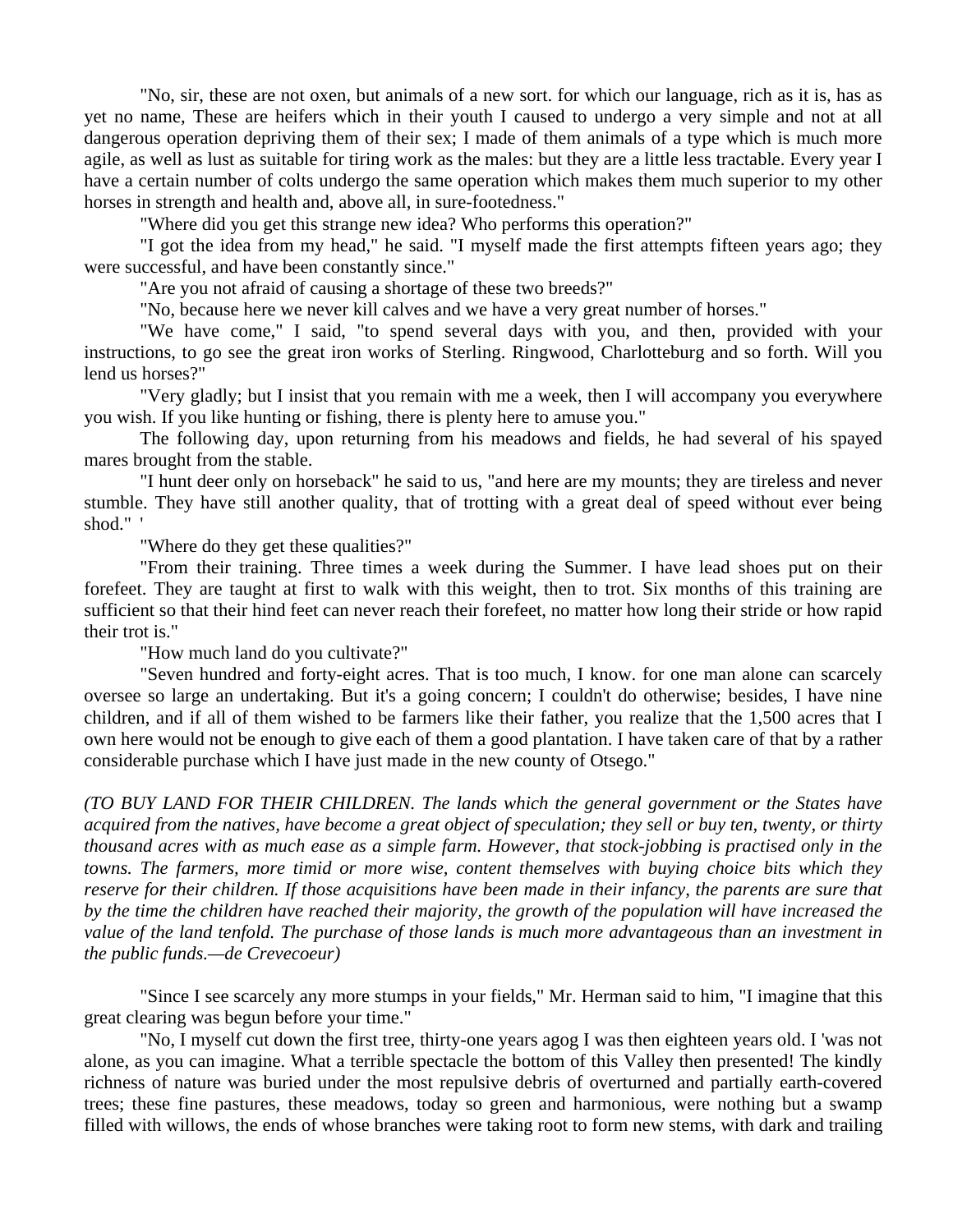brambles, with thorny vines whose innumerable sprouts were weaving together the bushes and making them impenetrable, and finally with ash trees and water-maples of great height. Certainly, future generations will owe us some gratitude; but will they ever be able to realize what the weariness, hardships, disappointments and boredom which accompanied these painful beginnings were like?

 "One day," he continued, "after seventeen months of the most persistent work, struck by the lack of progress which we had made, I felt that I would never be able to survive the great interval which I perceived must elapse before I could attain the enjoyment of a few enclosed fields, of a few acres of meadowland, of a house and a barn. This reflection made me despair. Suddenly I was seized by such despondency as I had never yet experienced. My courage. and strength disappeared. The hopefulness which, every morning, preceded my steps as I went to the woods and, every evening, followed me as I came back, completely deserted me. I ceased considering this fine property which my father had given me, as the pathway which would one day take me to ease and independence. I was filled with regrets. I groaned to see myself condemned to spend the best days of my youth far from the pleasures of society, in the midst of these sombre forests, of these impenetrable swamps, which perseverance and courage, iron and fire, could not destroy. 'So many obstacles to overcome,' I said to myself, `so many difficulties to surmount, would require the strength of Hercules or Milo, and the long life of a patriarch.' In vain one of my uncles, settled at Blooming Grove, came to see me often to encourage me. In vain my father wrote me letters well-designed to recall me to industry. I had been struggling for several months against myself, when I learned of the near departure of one of my uncles for Surinam with a cargo of horses. Influenced by some fascination, I hastened to seek him out at New York. I informed my father of my flight only on the very day of our departure.

*(HORSES. Before the Revolution, the colonies of Dutch Guiana would not admit into their harbors the vessels of Connecticut, New York and Pennsylvania laden with foodstuffs, except on condition that they would have on board a certain number of horses. But as it sometimes happened that in a squall they were obliged to throw the horses overboard, the captains, to prove that they had conformed to the law, would produce the tails. Hence the custom of always having a certain number on board. —de Crevecoeur)* 

 "We were no sooner at sea than I felt myself freed from a heavy burden. I felt like a man who is born again to life after a long illness. I congratulated myself for having abandoned such a troublesome and monotonous sort of life. All my ideas and thoughts were directed toward another aim. My spirit was no longer the same; no change was ever so complete. If, at times, I thought of this valley, I congratulated myself anew for having abandoned it, as well as for having abandoned the unremitting labor which, in my eyes, seemed only a shameful servitude. I estimated the probable length of my apprenticeship, how many years must pass before I would be able to hold command of a vessel. The only reflection which occasionally saddened my mind was that I had displeased my good parents by leaving Schunnemunk.

 "Up to that time the winds had been favorable and the sea calm; but upon crossing the latitude of Cape Hatteras and the Bermudas we were assailed by a very violent storm, which obliged the captain to get rid of the horses by throwing them into the sea.

(*BERMUDA. The latitude of that little archipelago situated 300 leagues from the continent, as well as that of Cape Hatteras on the eastern coast of Carolina, being the interval which separates the variable from the regular winds, is very subject to tempests. Whence the c mariner's proverb: If Cape Hatteras is quiet, take heed at the Bermudas.—de Crevecoeur)* 

 "This storm, the first that I had seen, filled my heart with fear and terror and in an instant dispelled my new plans. I became seasick. During my misery my mind went back involuntarily to this valley I began to think of it under less sombre colors. Sometimes in mj dreams, I seemed to see the swamp changed to pastureland and covered with cattle; the wooded land changed to fields of corn and wheat.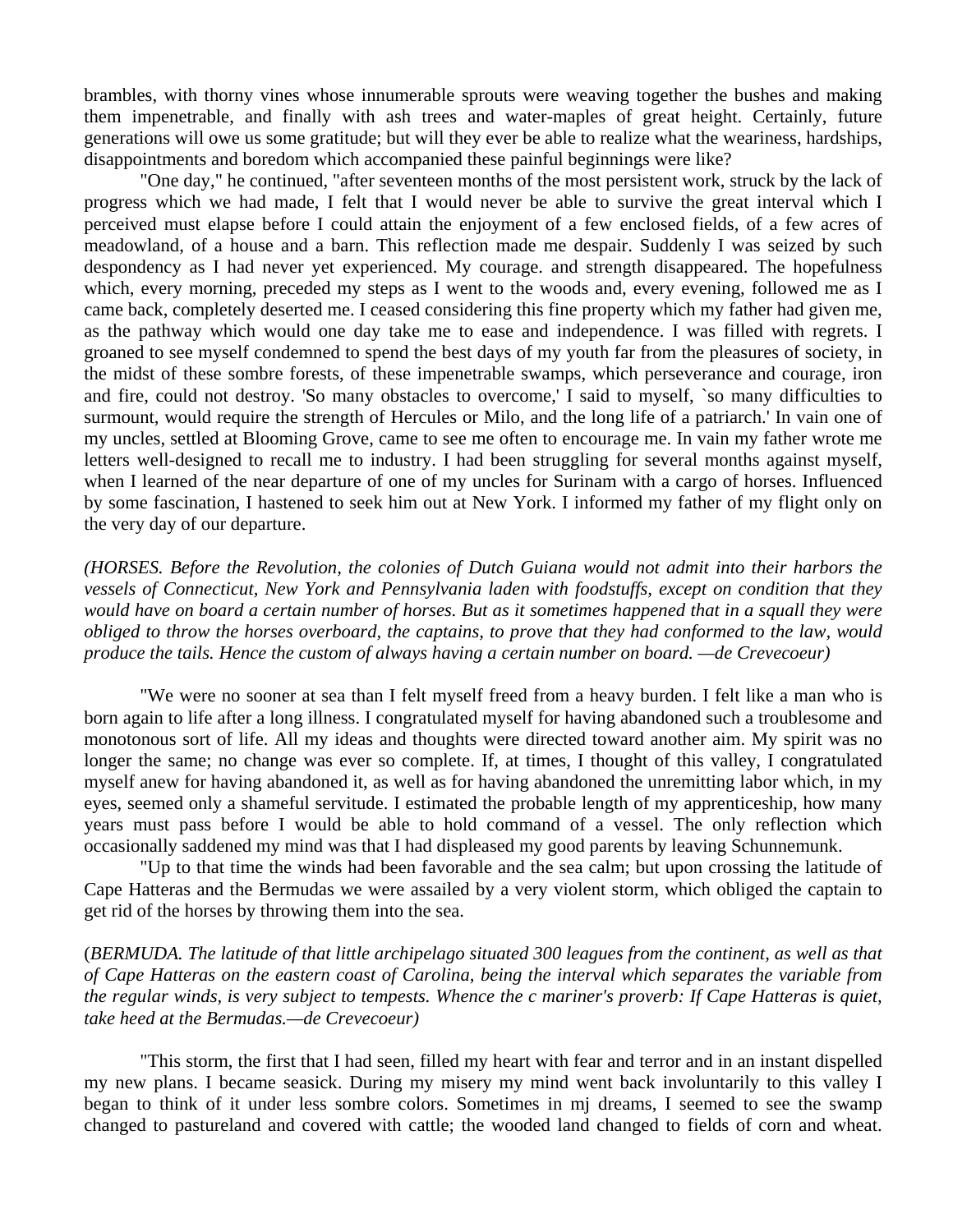'Oh!' I said to myself or awakening, 'if only a part of what my imagination has just seen had existed, I would never have left this fine heritage and I would not he exposed today to the fury of the wind and waves.'

 "Finally, after a long and miserable crossing, we arrived at Surinam. The exceeding heat of this overpowering climate, the disgusting insects with which we were incessantly surrounded, the thunder, the fearful lightnings (which to me seemed to be forerunners of the end of the world), the extreme subordination which my uncle required of me. The pit of the ship's hold into which every day I had to go to help with the loading and unloading of the ship—all of this unexpected adversity made regret rise in my heart and brought me to repentance. By comparing the inconveniences attendant upon these two kinds of life, it didn't take me long to realize that there were inconveniences everywhere, that everywhere nature escapes us and arms herself against us, and that it was a thousand times better, whatever the fatigue, to cut down and burn the trees, and little by little to clear the surface of a fertile soil (which one day would repay me a hundred fold) than to plow the stormy ocean, travel through the burning climates and meet the storms of the torrid zone. 'If, in the forest, one feels repugnance, weariness and boredom,' I said to myself, 'at least these do not make hope disappear as do the dangers of this climate where one spends half of his days trembling beneath the vertical thunderbolts which overturn the air and earth.'

*(SURINAM. An important rives of Dutch Guiana, on the banks o) which the town of Paramaraibo has been built, which is regarded as the capital. It is impossible to view without a mixture of astonishment and admiration what perseverance and industry have accomplished is that country within a century. The length of the canals, the richness of the plantations, the elegance o) the houses erected on their banks all this is impressive.—de Crevecoeur)* 

 "Returning to New York after five months absence (for we had been obliged to go to Essquibo to complete our loading), I went tc Long Island the morning after my arrival to throw myself into the arms of my parents, whose just anger I feared. What was my surprise and my joy when I learned that my father was here (at Schunnemunk) and when my mother told me what he had said to her after receiving my letter: 'The discouragement which has taken hold of this young man does not surprise me. He is not the first who has despaired in like circumstances: but instead of going to sea and fleeing his native land why did he not come to me? Did he not know that I was his father and hi; friend, and you his mother, his gentle mother? To discourage him in his maritime plans and settle him down for good, I know only two means: I am going to hire six good workers who, with the foul left at Schunnemunk, will do a great deal of work during his absence. At his return, surprised. pleased by our progress, he will blush at his folly and will realize the value of the lesson which I will have given him. Will that not be better than any other kind of reprimand? Soon he will forget the past, and I also. As for the second means I will tell you of that only when he returns.'

## *ESSEQUIBO. Another river to the west of the preceding, on which stands a town of the same name, belonging also to Holland.—de Crevecoeur)*

 "This was one of the happiest moments of my life. A few days later I came here to find again this good father. Embracing me tenderly, his eyes filled with tears: he said to me, 'Well, Jesse, isn't this country better than Surinam. In truth, one becomes not a rich, luxurious colonist, a millionaire, but a farmer, a worker, with health and prosperity. who is not ashamed to handle an axe and grasp s plow.'

 "Ah, father!' I answered him, 'This climate, this country, seem to me today like a Paradise on earth compared to that from which I come. If you will pardon me, I will devote myself to the most persistent work until I have accomplished your plans, which are now mine.'

 " 'Since your departure,' my father continued, 'I have had cleared, enclosed and sown with grain a field of twenty-seven acres, have removed and burned a great number of stumps. destroyed two beaver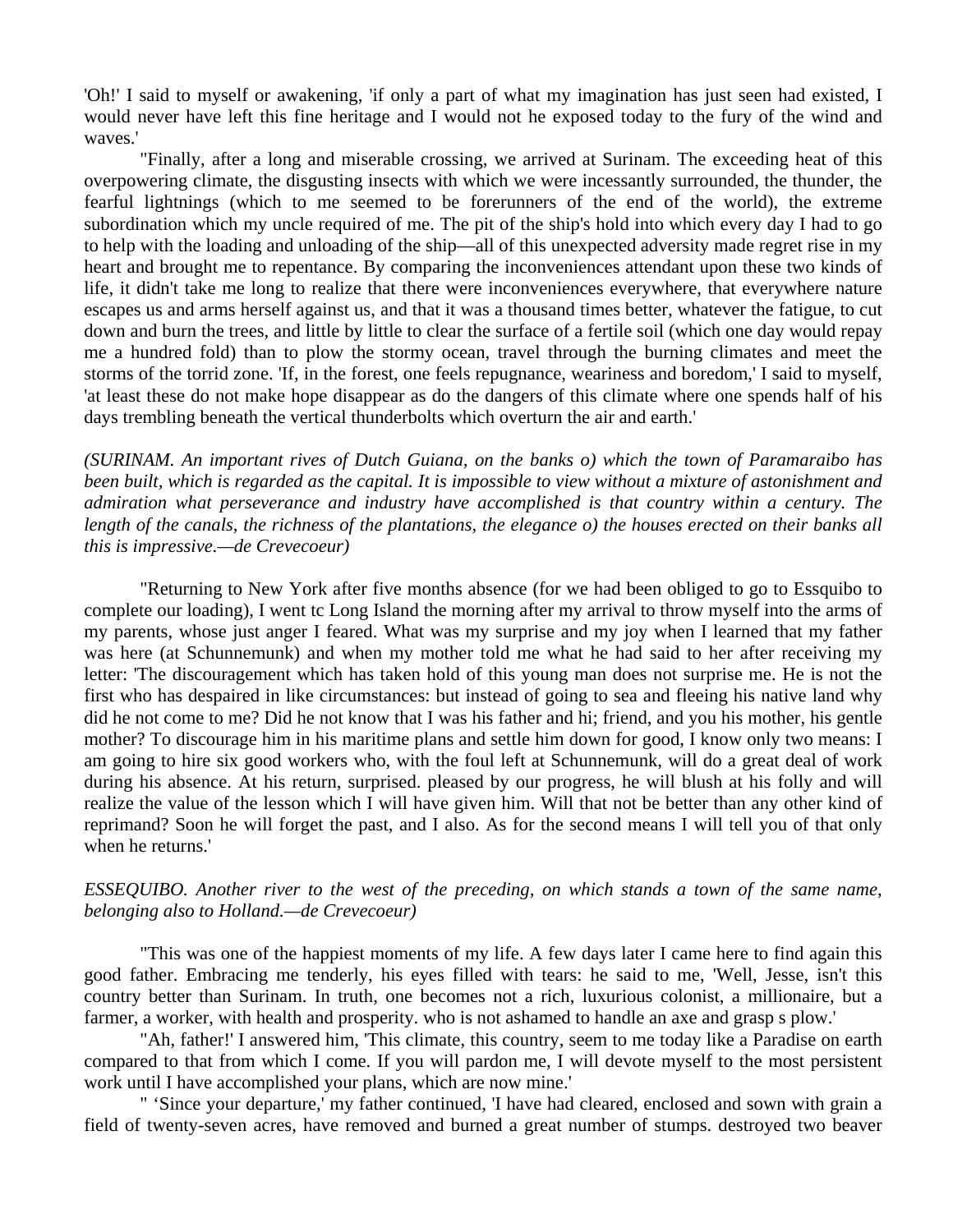clams and finally set up a saw mill, so you can build a decent and convenient home as well as a barn, suitable for the considerable harvests which you will have some day. Haven't I employed the five months of your absence to advantage?'

 "'I have another present to make you, Jesse.' he continued. 'It is that of a suitable wife — wise, healthy, industrious and intelligent. You know S. B. of the district of Cornwall.

#### *(The initials are a mistake, Woodhull married Hester DuBois "of the district of Cornwall"— D.L.A.)*

 "If you haven't brought back from Surinam any sugar or indigo, you have acquired during this trip something which is better, a thousand times better, for a young man like you. It is experience; for life is like the ice of winter on which one does not learn to walk or to hold himself ready until he has gotten up again, from his first slips and then you will know better how to understand your father.'

 "'I have made a great mistake.' I answered. 'If you will pardon me it will be the last.' "Yes, I am sure of it,' he said to me. 'Let all this be forgotten!'

 "Happy are the children to whom nature has given fathers, or rather friends, like mine. They owe them more than life. My father is dead, out his memory, which I bless every day after offering my prayers to the Supreme Being, will remain with me all my life. My good mother still lives at St. George on the island of Nassau (Long Island).

## (*NASSAU. Legal name of Long Island; that is to say, that which one is obliged to use in all public and private documents.—de Crevecoeur)*

 "The following day I was about to start for the woods, axe in hand, when my father stopped me and said:

 "'Jesse, take a rest! Go see the wife whom I plan for you and be worthy of her affection. I will stay here until the beginning of winter.'

 "Six months later I married this dear and precious woman. Since then she has made my happiness. She has made me father of nine children and is rightly famous for her intelligence in household affairs.

 "As if to crown my happiness, a dear brother, Professor at the College of New Haven, came to spend a vacation of that same year with me. To him I owe several important improvements in agriculture. He has in the vicinity of this city (New Haven) a small property on which, through care, persistence and knowledge, he has brought together all the useful and pleasant things that are cultivated in these states. One may say that his garden and his land are an epitome of the continent. Once a year he gives his president and his colleagues a great dinner which he calls by a Greek name that I have forgotten. The linen of his table comes from some cotton trees which he raises: his napkins are edged with blue bands dyed with indigo of which he makes two or three ounces a year. I do not speak to you of the meat from his barnyard or the vegetables and fruits from his garden, the maple sugar, oil of sesame, peach cordial, maple syrup, and vinegar, cider, hyrdomel, cherry wine, preserves, a sort of tea from this country (Labrador), even coffee—everything conies from his fields, from his garden, or his hothouse: yes, everything, even to the candles.

*(MAPLE VINEGAR. It is made only with the last sap of April. Its strength depends on the amount of evaporation accorded it.* 

 *GREEN WAX. The bushes (myrica cerifera), with the berries from which that wax is made, are so common from Carolina to Massachusetts that they are used for various purposes. Wax candles are made of them and tallow candles, by mixing in an equal quantity of animal fat; they also go into the mixture with which ships are graved. I am surprised that these bushes have not yet been cultivated in Europe.—de Crevecoeur)*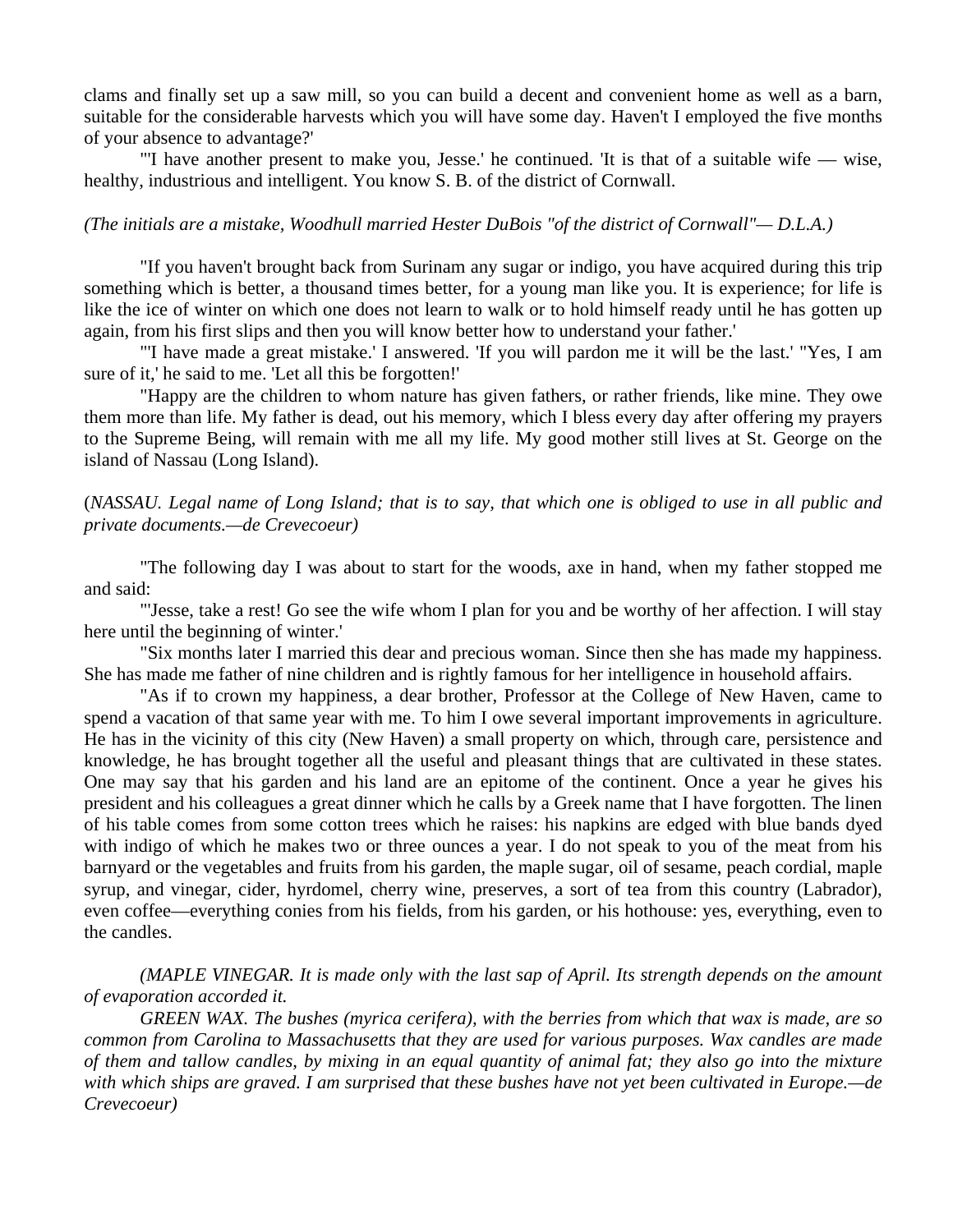"But what will astonish you even more is the punch with which he regales them. The acid of this liquor also comes from his garden. While going through the woods a few years ago, I myself discovered this delightful bush; it produces berries as large as a pigeon's egg, of a beautiful red color filled with a transparent juice of the same color, which our doctors have found as good as that of the citrus from Jamaica or Bahama; it is exactly the same as that of the swamp cranberry. It is rather strange that a plant and a tree produce the same fruit without any difference but the size."

*(CRANBERRY. The fruit of that beautiful shrub closely resembles, in the color and acidity of its juice, the marshwort, known in that country under the name of cranberry, and the fruit which in Georgia they call Ogeechee lemons. —de Crevecoeur)* 

 The following day, not finding the colonel in his living room, it did not take us long to discover that he was repairing a plowshare. "It is not to save money," he told us, "that I sometimes strike my anvil: it is to save time, something which makes all our prosperity here. Time goes faster than the water of the river. How many days have I not wasted to save a half hour's work when I went to the neighboring blacksmith!"

"Why should the time here pass faster than elsewhere?" asked Mr. Herman.

 "Because we have no spring. Summer follows winter so promptly that often it is difficult to sow the grain of this first season before the time of haymaking comes. Also, the length of our winters necessitates a great amount of fodder. The work of laying in fodder sometimes lasts six weeks; for I mow each year about one hundred acres and during that time our plows are at rest. You see, indeed, that we have no time to lose, and that, if our winters were less long, our harvests would be much less trouble.

 "For another thing, as sheriff of the county, I am obliged to spend several days at Goshen every time that the lower and higher courts convene there. As colonel of the militia of the same county, four main yearly trainings and frequent inspections cblige me to leave my fields often. All these extraneous duties, together with the necessary oversight of so great an undertaking as this and the care of a family composed of thirty-five persons whom it is necessary to clothe and feed help to make time more fleeting and more precious to me than to many others."

(*Woodhull was sheriff, except for one term, from 1764 to 1776, a period which corresponds roughly with Crevecoeur's residence in Orange County. Crevecoeur's picture of the many-sided life of the farmerpolitician is undoubtedly a correct one though here, as in other instances, he has not been careful of dates.* 

*The size of Woodhull's household is probably not overstated. His will, proved in 1795, shows that besides his large family he had many slaves.—D.L.A.)* 

 (*GOSHEN. A pretty, straggling village, county seat of Orange County in New York State, surrounded by meadows and well-cultivated fields. The houses, instead of being close together, are separated by paddocks, gardens, or beautiful orchards. The inhabitants have founded an incorporated academy, where a great number of young men are instructed and prepared to enter the university.—de Crevecoeur)* 

 "But why," Mr. Herman asked him again, "should there be militia in a country which enjoys profound peace? Do you not have regular troops?"

 "We have only the means of defense absolutely necessary to guard our frontiers and protect our new colonies beyond the Ohio. There is not a single soldier in our towns. The Constitution requires that every citizen from the age of eighteen to fifty be enrolled, armed and ready to march. The peace and tranquility of our towns and countryside being entrusted only to the protection of the laws, it is necessary that in an emergency the magistrates may be able to call to their help detachments of militia. By whom may we be better protected than by the citizens?"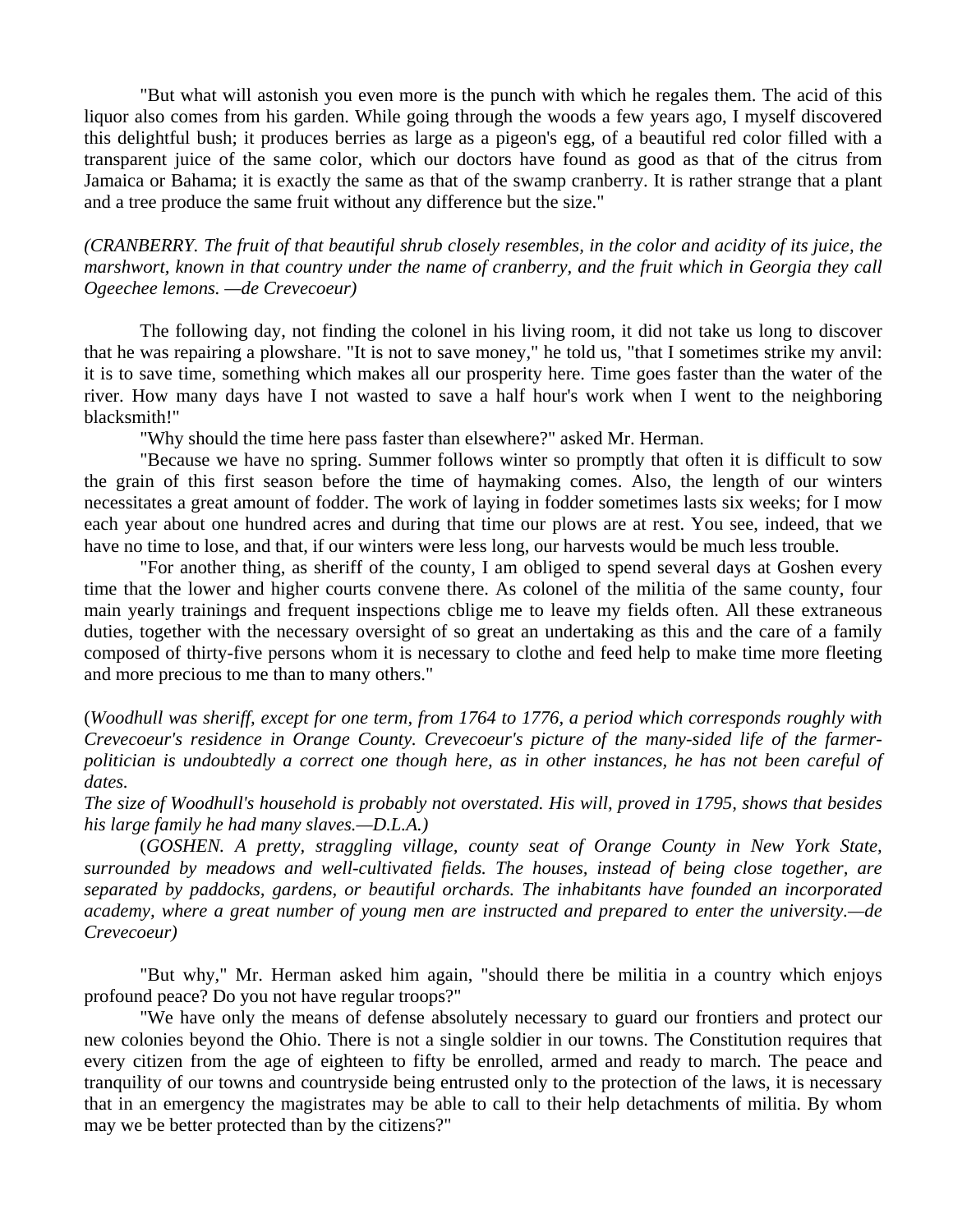In the evening, my companion, having noticed that the candles which lighted the living room were green. asked the colonel the reason for it. "They are not made with tallow," he answered, "but with vegetable wax produced by very common bushes in this district. The flat section of Schunnemunk mountain is entirely covered with them. Nothing is simpler or easier than to get as much as one wishes of them. Do you not observe how pleasant and sweet-smelling the smoke of these candles is. Already successful attempts have been made to make them white. A few years more and we shall be able to perfect several new branches of industry and commerce. Already they are being exported, with our beeswax, to the Spanish and Portuguese Islands where the religious observance requires candlelight, even while the sun is shining.

 "The same activity, the same amount of care and foresight employed in the work of our fields, guides our household management. Here we spin each year enough cotton, linen and wool to provide for the house and clothe the whole family. The different materials which are made are woven under my own roof. Those which must be dyed undergo this operation here. My wife is our principal dyer. We usually make 800 to 1,200 ells of cloth a year. It is the same with soap: each family makes annually all of it that it needs with fat and vegetable wax. This operation is easier and even quicker than the making of maple sugar.

 "I owe to nature three or four hundred of these so useful trees (maples). I have had them carefully enclosed and have had cut down all closely adjacent trees in order to increase the strength as well as the quantity of sap from them. This fine orchard, our little Jamaica provides us yearly during the month of April all the sugar, syrup and vinegar we need. Each tree gives three to four pounds of it; but in order not to wear the trees out, I have divided them into three classes of which only one is tapped each year. Since I have freed them of everything which stifled them and since the sun bathes them with his kindly light, I notice that each year their sap becomes richer and more abundant. In a few years I hope that each tree will give five pounds of sugar.

Already they are beginning to refine it. The sugar I have just received from New York seems to me as fine and sparkling as that from Jamaica or Antiga. As for the vinegar, I know of none better or stronger."

 Finally, led by the head of this good family, we left Schunnemunk for Sterling, whose heavy hammers we were not long in hearing, and we arrived there early.

 (*Note: The land cleared by Woodhull now comprises part of the estate of E. M. Bull on the Washi7zgtonville-Monroe road.—D. L. A.)* 

 *(FOOTNOTE: T h e interesting details included in this chapter would suffice to prove, if it were*  not already long well-known, the truth, which has become trivial by reason. of being evident, that *necessity is the father of industry. I add that the success of industry, however, always dearly bought, brings to man happiness that he finds neither in. the kindness of fortune nor in the easy pleasures of luxury. Here is something which the active and hard-working colonist is very sure of, from his own experience—something not suspected, far less comprehended by the idle and folly-loving inhabitant of European towns. (Note received by the editor from Citizen B.)—de Crevecoeur* 

### **IRON WORKS AND DROWNED LANDS**

 No sooner had we put our horses in the stable, than the proprietor, Mr. Townsend, presented himself and received us with the politeness of a man often accustomed to seeing travelers and strangers. In other words, his hospitality is so well known and has been for so long a time that, if one comes from the interior or from New York City, one always arranges to stay with him in crossing the mountains. Having learned that the object of our journey was to examine carefully the different works, he offered to show us all the details.

 First he conducted us to his large furnace where the minerals are melted and then converted into bars of pig iron weighing from sixty to one hundred pounds each. It was situated a slight distance away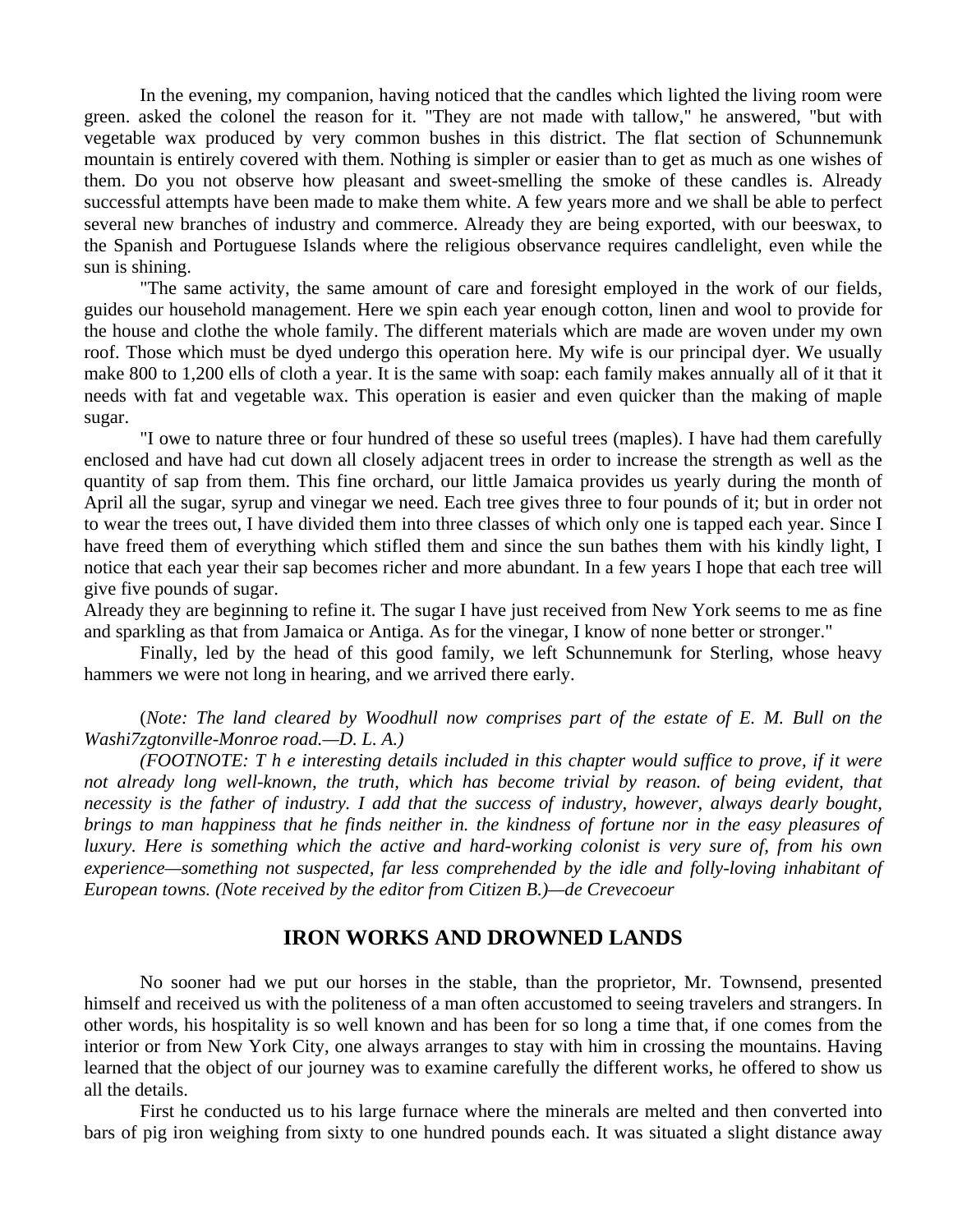from the principal dam which by the favorable position of the rocks made possible a reservoir of water of immense capacity. From a mere river, it was changed into a little lake 15,000 acres in area, filled with fish and on which de had a pretty boat.

 Draft for the furnace was furnished by two large blowers forty-eight feet by seven, which were made of wood only, containing no iron or copper. The violence, the noise of the wind which they produced resembled that of a tempest.

 "This furnace," he told us, "produces annually, when there are no accidents, from 2,000 to 2,400 tons of iron of which three-quarters is converted into bars and the rest melted into bullets, cannon, etc., for commercial use. These mountains, the wood from which furnishes me with charcoal, furnish also several kinds of minerals of an excellent quality known by different names."

From there he showed us the refinery; six large hammers were engaged in forging bars of iron and some anchors, also several other pieces for maritime use.

 Further down on the same river was the foundry with a reverberatory oven. He showed us several ingenious machines designed for different uses for which they had sent him the models which he had melted with a pinchbeck (an alloy of copper and zinc) recently discovered in these mountains, in which the grain, after the two fusions, acquired the fineness and nearly the color of tin.

 "I can make," he told us, "the most delicate and the lightest things. What a pity that you could not have been here eight or ten days sooner! I would have shown you, first, three new kinds of plows of which I melted the principal pieces and which do not weigh as much as the old plows. Each one of them is provided with a kind of graduated steelyard, so that one can see with the utmost precision how much the pull of the yoke amounts to, and consequently the resistance, that is to say, the tenacity of the soil. Second, a portable mill designed to separate the grain from the small straws. This invention is but the offspring of another, by which all the yield of a field can with ease be totally removed without being obliged to cut by the foot in order to make the unthreshed sheaves, as was the ancient custom.

 "All this has left for Mt. Vernon, for," he continued, "although General Washington is filling with his so distinguished talents the presidency of the Union to which he has been called by the unanimous voice of affection and recognition, and as the seat of the Government is but a hundred leagues away from his beautiful estate, he looks after his immense tillage and directs the operations with discernment and praiseworthy attention.

#### *(New York City was the national capital from January 1788 to December 1790.—P. K. A.)*

 "Every week he receives the details, like a merchant, keeping in touch with his affairs. With the aid of a very large map which he showed me, he knows all his fields, knows what each one yields, and foresees what ought to be planted there. Never has there been more order, method and economy of time. It was the same during the war. Congress and the public were not a little astonished when, after having retired to private life, he returned the accounts of his command from the beginning, among which one finds the account of each particular expenditure of the secret service during seven years, written entirely by his hand and which hardly amounted to twelve or fourteen thousand guineas.

 "During this long interval, in which he became chief of the general government, that illustrious Agricola has never ceased to be one of the most brilliant farmers in the United States. Before the Revolution, he had forty plows, and in 1772, he harvested more than ten thousand bushels of wheat."

From the furnace we went to see the ovens in which the iron was converted into steel.

"It is not yet as fine as that from Sweden," Mr. Townsend told us, "but we are getting there. A few more years of experience and we shall arrive at perfection. The iron which comes from my hammers has been known for a long time to be of good reputation, and it sells at from twenty-eight to thirty pounds a ton of 2,200 pounds.

 "You see," he continued, "this beautiful and vast growth which is enveloped by the two branches of the river? This is what I call the masterpiece of my industry; it has not yet been ten years since this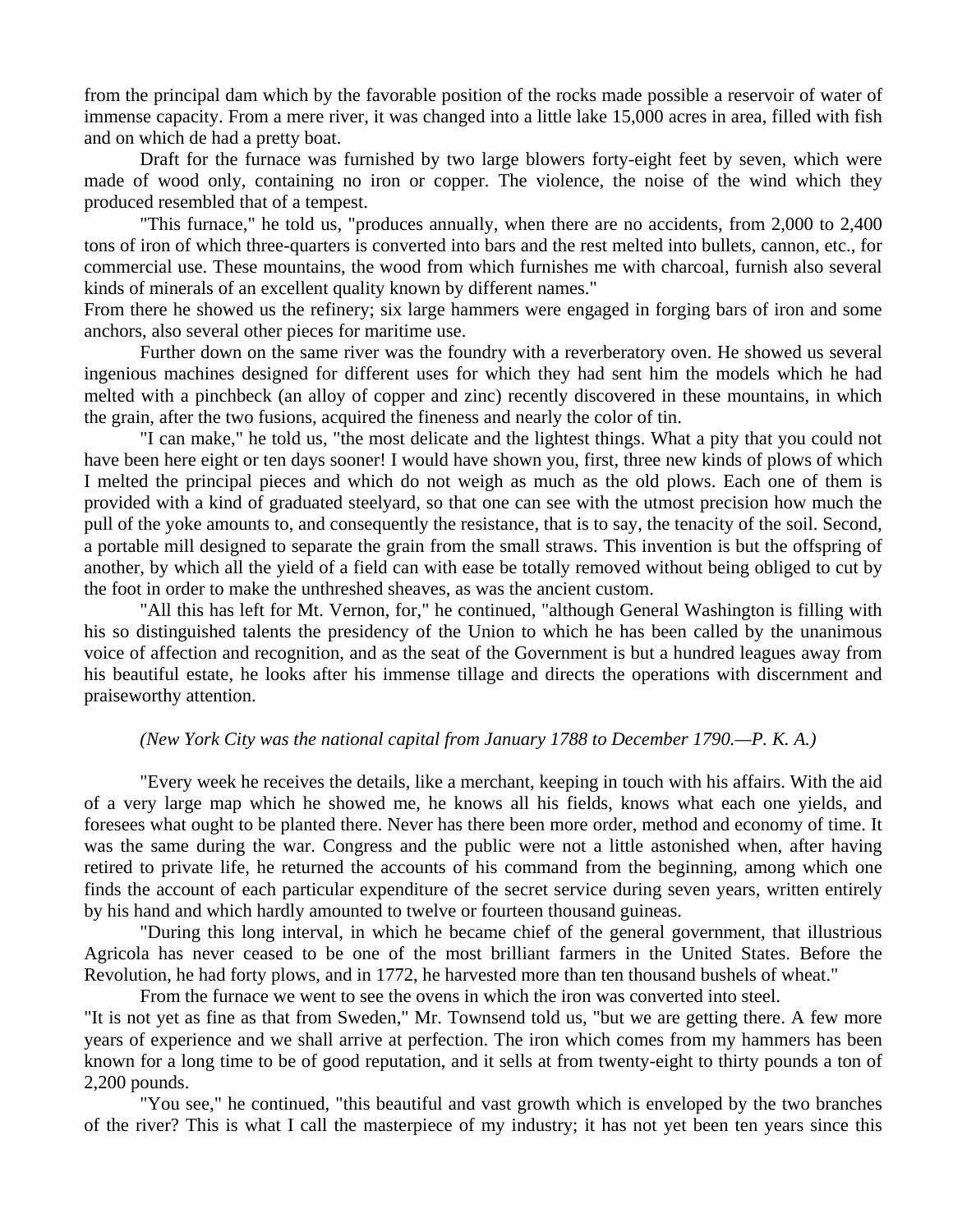hollow was the catch-basin of the mountains. I was trying to have it cut-over with axes; but the thickets and brambles with which it was covered offering no resistance, this instrument was useless.

 "I did not know what to do until the idea came to me to put three hundred goats there and keep them until the approach of winter. Pressed by need, they killed the stronger bushes by stripping their bark. The following summer, a fire destroyed the rest. I planted my land in clover and timothy and the next year, this impenetrable mass of brambles and thorns was replaced, to my great joy, by an abundant harvest of hay. This island has since become one of the best meadows of the district. Several farmers have followed my example."

 After two days spent in examining these diverse constructions and admiring the art with which they had united the movement of the water, as well as the order and the arrangement of the logs necessary for furnishing the charcoal which such a large enterprise requires, we left Mr. Townsend and the same any arrived at Ringwood, where we knew that the proprietor, Mr. Erskine, had spent three years in Europe visiting the principal forges of Scotland, Sweden and Germany.

 Though not as large, the Erskine Works were no less interesting. The arrangement and the mechanism of the different machines designed to simplify the work was even more perfect than we had seen at Sterling. A great improvement designed to flatten and to break the iron rods seemed to Mr. Herman a masterpiece of simplicity; but that which piqued his curiosity still more was the flour mill which could be lowered when one wished to use it, or raised as soon as the grinding was finished. All the pieces were made of pinchbeck. Not far from there was another mechanical device designed to bore cannon.

 Mr. Erskine told us that last year he sold 500 tons of iron in bars, 200 of steel, without counting the cast iron. But Ringwood, besides an abundance of water and woods, enjoyed an inappreciable advantage, namely that of being but a short distance from the Hackensack River whose waters flow into the larger New York Bay.

 "What resources," Mr. Herman said to him, "these mountains of-le to the inhabitants of New York State and New Jersey. The immensity of the forests with which they are covered up to their highest peaks, the different kinds of minerals found within them with as much facility as abundance; the rich and fertile valleys, the many rivers which water them, also the springs which one encounters at different heights and which are so useful in the irrigation of the meadows and fields—what a means of prosperity and riches!

 "If your posterity conserves these beautiful woods, it will enjoy for many centuries the precious advantages of leaving the charcoal necessary for the manufacture of iron, the facilities for repairing buildings and dams, also all the possibilities of power which will be needed."

 "You are right," said Mr. Erskine. "It is probable that that will happen, because quite a while ago the entire range became the property of several individuals extremely interested in the conservation of these forests.

 "From the limits of Connecticut up to the boundaries of Jersey, one counts in these mountains sever furnaces and six large forges, not to mention the foundaries and the several refineries which annual].) produce maybe 140,000 hundredweight of forged iron, a large quantity of steel, anchors, cannon etc. If. on the other hand, ] could know how much the sales oi these harvests amount to, and the cattle which are raised in the valleys, I am sure that a rich anc fertile plain of 882 square mile: (this is the amount which I estimate is occupied by these mountains) would not be as productive.'

 The following day, we arrived at Charlottenbourg across a very mountainous country. The constructions there had been built before the Revolution by an English company which the war had ruined

*(This company was organized is London by Peter Hasenclever, a German. He brought his workmen to America in 1764 and in the same year purchased the Ringwood work: later acquired by Robert Erskine. In addition to the works at Ringwood and Charlottenbourg, N. J., Hasenclever had works at Greenwood Lake, Lake Tiorati in Bear Mountain Park, back of Stony Point (in the Interstate Park section also, and across the Hudson in Westchester County. For the full scope of his immense enterprise, see PETER HASENCLEVER by Raymond H Torrey in New York History, July 1936. –P.K.A.)*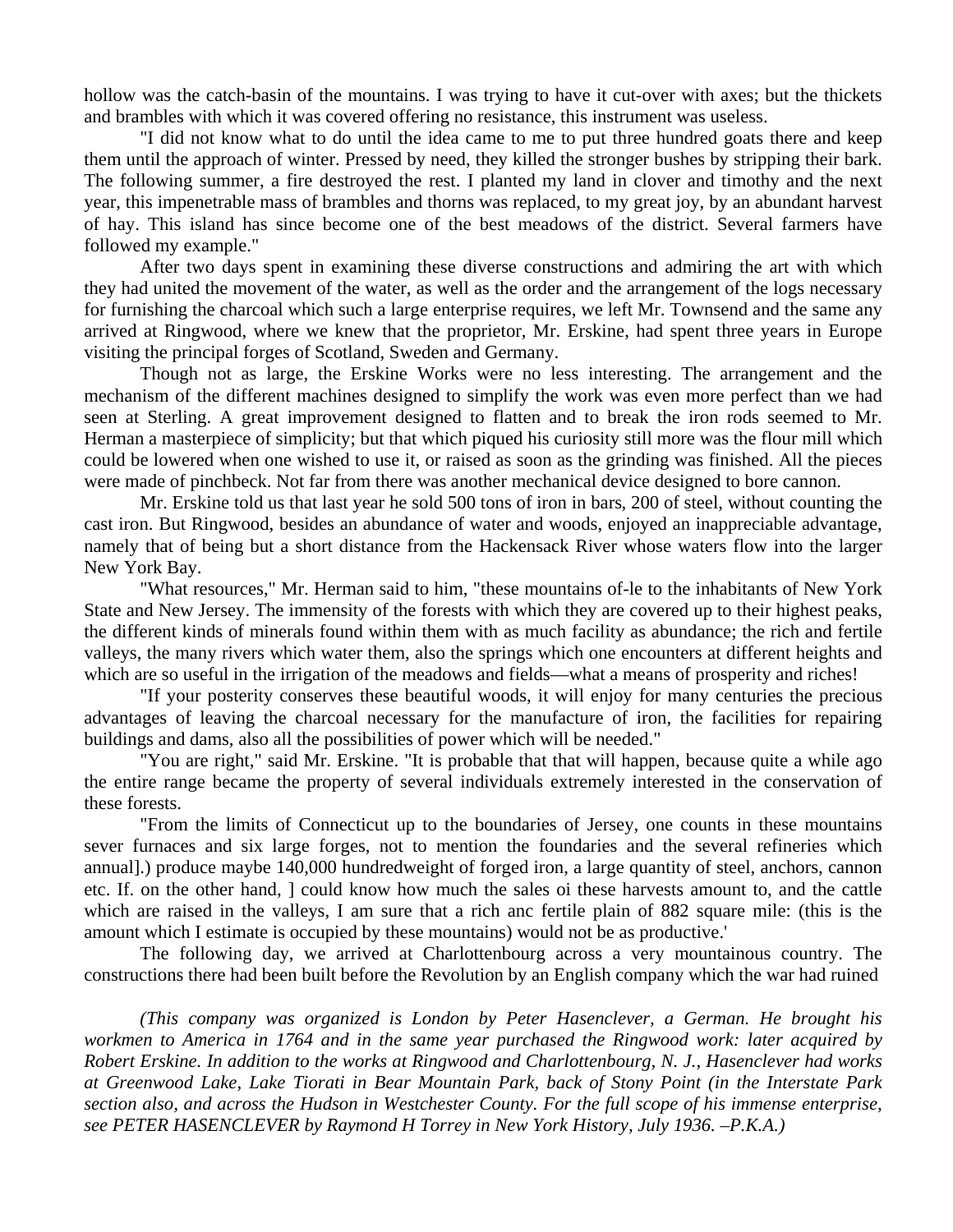The furnace had just blazed forth. The proprietor was absent. We saw an immense nail manufactory extremely simplified by reason of a great number of small hammers put in motion by an exterior shaft. Workmen were forging bolts, also several other articles of iron for use on boats. We saw also a flattening process for sheet-iron and iron blades, used in the making of spades and shovels. They told us that last year they had melted 46,000 hundredweight of pig iron.

There, as at Sterling and Ringwood, the water reserve was immense.

*(Fifteen lakes, according to Mr. Torrey, were created by Hasenclever in order to supply his iron works with water power. Macopin Lake, now part of the Newark water supply, was one of them, Long or Greenwood Lake was another. He also created Tuxedo Lake and a lake in the valley now occupied by Lake Tiorati. Many roads in upper Passaic County were laid out by Hasenclever in connection with his*  works. The state highway from Pompton Lakes west along the Pequannock River on which the *Charlottenbourg works were located was originally a route built by Hasenclever.—P. K. A.)* 

 From Charlottenbourg, we should have gone to visit Bellevale; but having learned that we would see only some large hammers, it was resolved to abandon. this project in order to go to see a natural plain containing nearly 70.000 acres, situated in the center of a country which was beginning to be well cultivated.

*(DROWNED LANDS. A natural meadow estimated to contain 70,000 acres, partly situated in the State of New York and partly in New Jersey. It surrounds several good-sized islands covered with cedars. The law which the two states have just passed, gives us hope that the works started long ago to remove obstructions from the eastern part will soon be finished; so that this immense surface when entirely dry will become the principal source of riches in these districts. — de Crevecoeur)* 

Nature, as if to banish nudity, had embellished this immense plain with several islands of different sizes, the land of which was extremely fertile; some were covered with red cedars, the others with very tall white cedars. It is with the wood of these last that they cover houses and barns and with which they make the fine casks and kegs of which the use is so widespread and so varied.

This plain is crossed its entire length, which is forty-eight miles, by a large and deep river (the Wallkill); but from the bridge constructed at its eastern end, up to the Hudson River, its boiling and rapid waters serve only to turn a large number of mills designed for different purposes.

 *(The bridge referred to was at the foot of Denton Hill on Route 17; it was built before the Revolution and was called the Outlet Bridge as it marked the outlet of the Drowned Lands—P. K. A.)* 

 Accompanied by Mr. John Allison, one of the richest proprietors of these counties, we went to see an island which belongs to him half a mile from the river.

*(Allison's tract was located on the east bank of the Wallkill about four miles south of New Hampton. —P. K. A.)*

 Upon it fifty-two cows were grazing. This beautiful sight, as well as the immense dairy and the mechanism employed to churn the milk surprised Mr. Herman very much.

 "What!" said he, "you told me a little while ago that one-hundredth part Of the surface of these islands and of this plain was hardly cultivated, cut by the scythes or converted into grass; and already there is such a large herd! What will it be some day?"

 "The day is not far away, answered Mr. Allison, "when all that we see will be covered with grain and useful grasses. The culture of this vast plain is a conquest reserved for our posterity; here as in Egypt we will have to cut canals for irrigation, and as this plain is much subjected to inundations, it will be necessary to build dikes and causeways, divide the properties by a great number of ditches, place some strong landmarks to determine the limits of the subdivisions and trace the boundary line of New Jersey which crosses it in all its width. nothing but trees will answer this purpose, so that all over one will see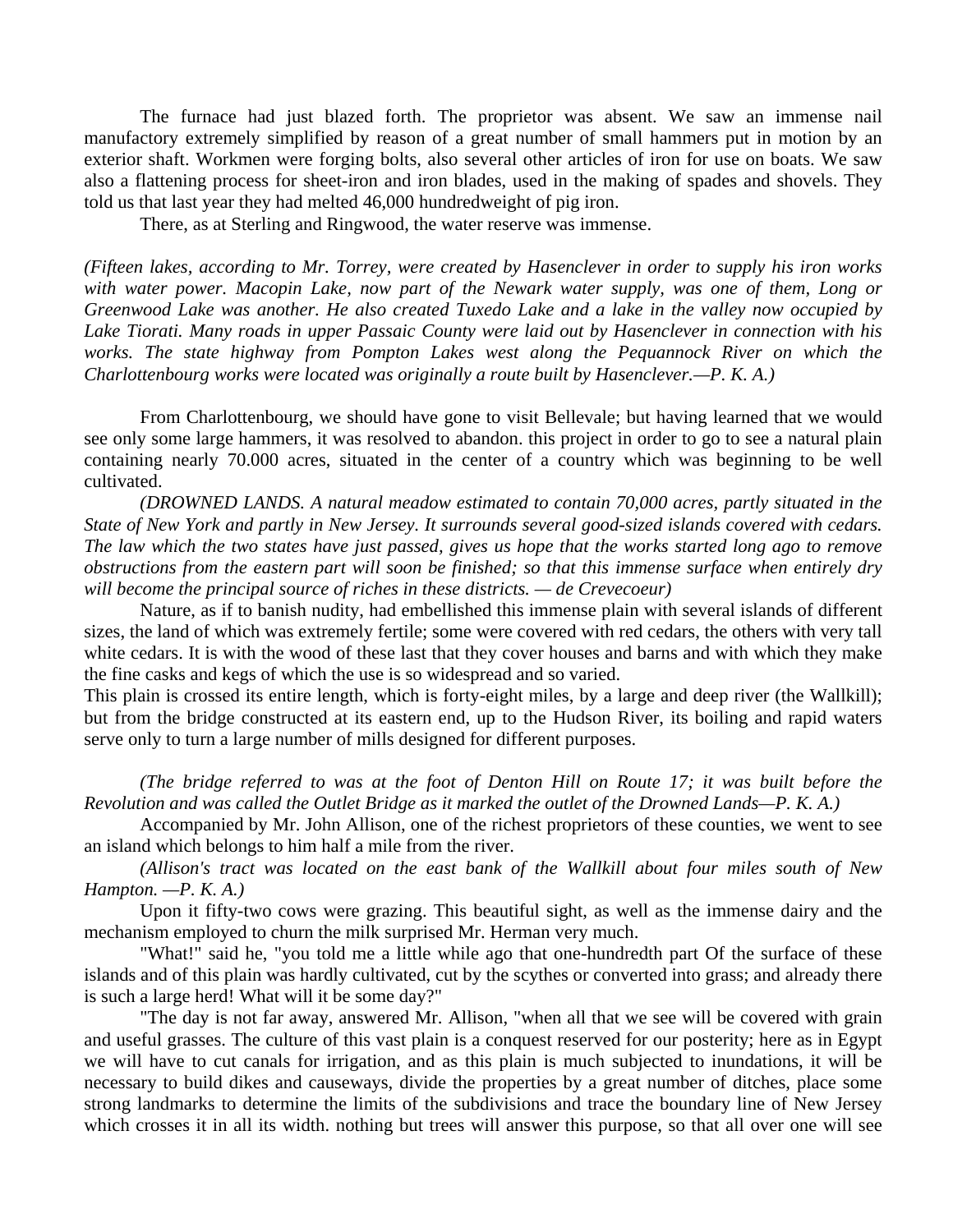willows rising, wych-elms, poplars and sycamores. What an ornament! What riches! How wonderful to have these trees to give their shade during the heat of summer. The monotony which one observes today shall be replaced by variety; the sombre green of the dull horizon never more will blend with the brilliant azure of a beautiful day. Our population then will be increased tenfold.

 "But the multiplication of men is far from contributing to their happiness. In the infancy of communities, men, having more space, being less exposed to the incentive of necessity, are happi r and consequently less wicked. Maybe even our posterity will consider the age in which we are living as the golden age. Hand work will be cheaper, it is true; the enjoyments of life will be better perceived, better known, the houses more spacious and better distributed. But there will be the rich and the poor: crimes will become more common and laws more severe; perhaps even the form of our good government will have changed with the circumstances.

 "Nevertheless, it would be a very interesting sight for a man born, like me, in this country at the time of its very infancy, if he could review it when these great spaces, today useless and uncultivated, shall be covered with beautiful harvests; when these isles and these slopes will be decorated with neat houses and surrounded with pretty orchards; when the soft slopes of the shores of this vast plain shall be cultivated up to where the plow meets the scythe.

 "What magnificent vegetation will be gathered from this rich and fertile earth, formed by long association with the waters. What a quantity of horses, of cattle, will be born and will fatten on this land, today overloaded with useless grasses and wild plants! What a quantity of butter, cheese, hemp and flax will come from these districts.

 "The germs of these products exist, however, and await for development only the progress of time and industry both of which are advancing rapidly."

 This learned farmer, magistrate of the county, had just finished a brick house, elegant enough and comfortable. under the roof of which we tested good hospitality and enjoyed the pleasure of his conversation.

 He had us drink some gooseberry wine so old and so good that Mr. Herman thought it had come from Europe. He told us that he sends to New York every year 4,000 pounds of butter, 20C pounds of cheese, 40 casks of lard, and several tons of hemp which brings him from twelve to thirteen piasters (a coin); that his father had started this establishment twenty-two years before.

*(BUTTER, CHEESE. A long time before, the proprietors of this vast plain combined their efforts to drain its waters, the banks were cultivated, covered with cattle and goats. The quantity of butter and cheese exported from this district is prodigious, and increases every year. Last year nearly 90,000 pounds were shipped from Newburgh.—de Crevecoeur)* 

 He talked a great deal to us also about the laws which the states of Jersey and New York had passed to encourage drainage; he added that the work had been started and had already produced good results.

*(In 1773, the colonial legislature of New York passed an act providing that inspectors be appointed with power to raise fifteen hundred pounds—about \$7,500—for the purpose of draining the Drowned Lands. Among the inspectors appointed was Jesse Woodhull, Crevecoeur's escort on this trip. In 1775, another act was passed providing for the raising of about \$2,500 to continue the work.—P. K. A.)* 

 "What a conquest," he remarked to us, "when one thinks that for three thousand guineas (a guineau is 21 shillings so this would amount to approximately \$10,000—H.S.) on can drain a surface of 70,00 acres!"

The affairs of Colonel Woodhull necessitated his leaving us soone. than we expected, and we sepa• rated at Wawayanda in upper Jersey, where we passed the Highlands.